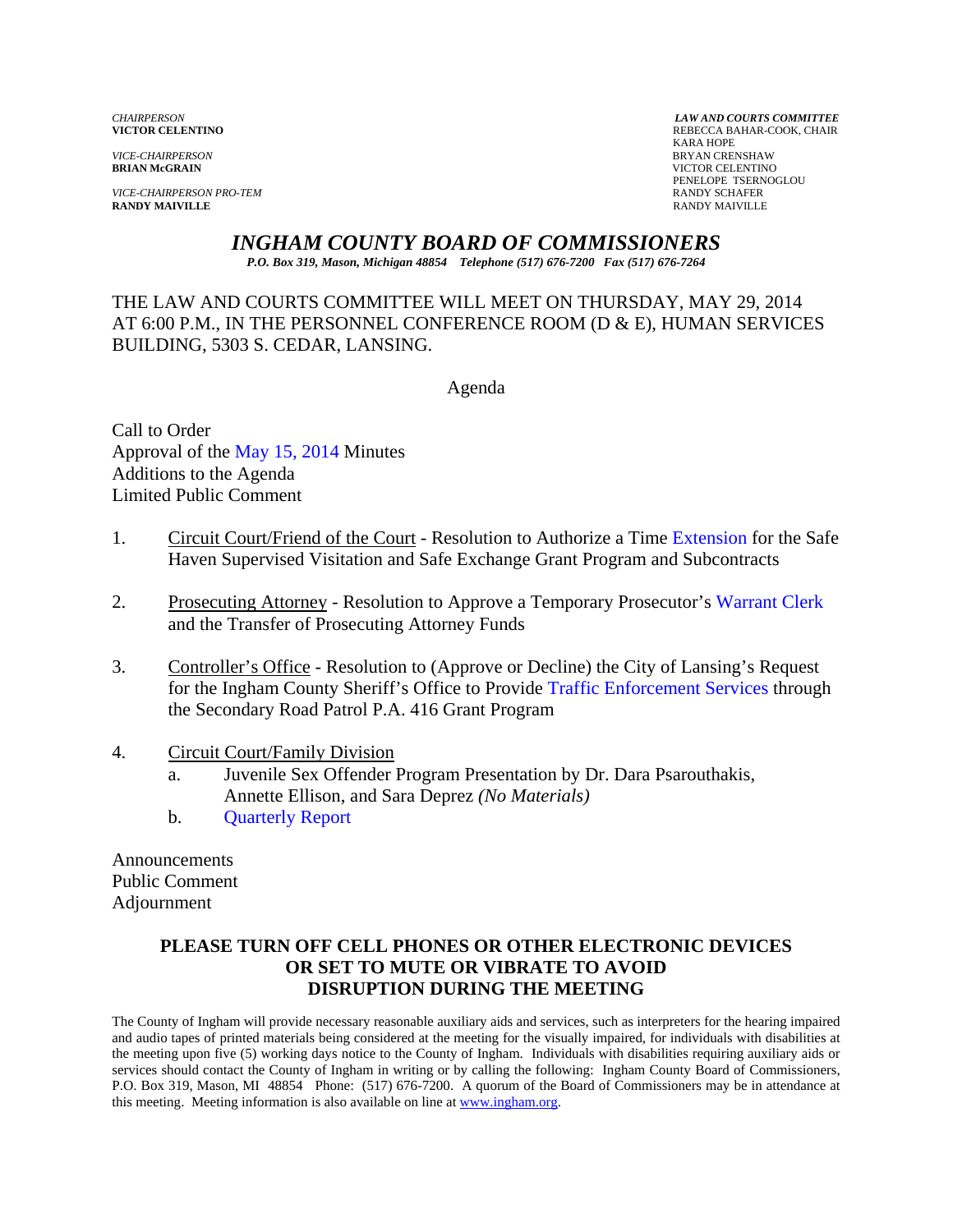## LAW & COURTS COMMITTEE May 15, 2014 Draft - Minutes

<span id="page-1-0"></span>

| <b>Members Present:</b> | Kara Hope, Bryan Crenshaw, Victor Celentino, Penelope Tsernoglou<br>(arrived at 6:07 p.m.), Randy Schafer and Randy Maiville. |
|-------------------------|-------------------------------------------------------------------------------------------------------------------------------|
| <b>Members Absent:</b>  | Rebecca Bahar-Cook                                                                                                            |
| <b>Others Present:</b>  | Sheriff Gene Wriggelsworth, John Neilsen, Jared Cypher, Ann Burns,<br>Rhonda Swayze, Barb Frazier and others.                 |

The meeting was called to order by Commissioner Hope at 6:00 p.m. in the Personnel Conference Room "D & E" of the Human Services Building, 5303 S. Cedar Street, Lansing, Michigan.

Approval of the May 1, 2014 Minutes

## MOVED BY COMM. CRENSHAW SUPPORTED BY COMM. MAIVILLE, TO APPROVE THE MINUTES OF THE MAY 1, 2014 LAW & COURTS COMMITTEE MEETING AS PRESENTED.

MOTION CARRIED UNANIMOUSLY. Absent Commissioners Bahar-Cook and Tsernoglou.

Additions to the Agenda

None.

Limited Public Comment

None.

1. Animal Control - Resolution to Authorize Continuation of the Full-Time Volunteer Assistant Position for the Purpose of Ensuring the Sustainability of Department Programs and Private Funding Sources at the Animal Control Department

MOVED BY COMM. CRENSHAW, SUPPORTED BY MAIVILLE, TO APPROVE THE RESOLUTION TO AUTHORIZE CONTINUATION OF THE FULL-TIME VOLUNTEER ASSISTANT POSITION FOR THE PURPOSE OF ENSURING THE SUSTAINABILITY OF DEPARTMENT PROGRAMS AND PRIVATE FUNDING SOURCES AT THE ANIMAL CONTROL DEPARTMENT.

Discussion.

Ann Burns, Ingham County Animal Control, addressed the Committee regarding the resolution. She stated that this is the pilot program that the Board approved last year for the volunteer assistant. Ms. Burns then highlighted the duties associated with that position. She also stated that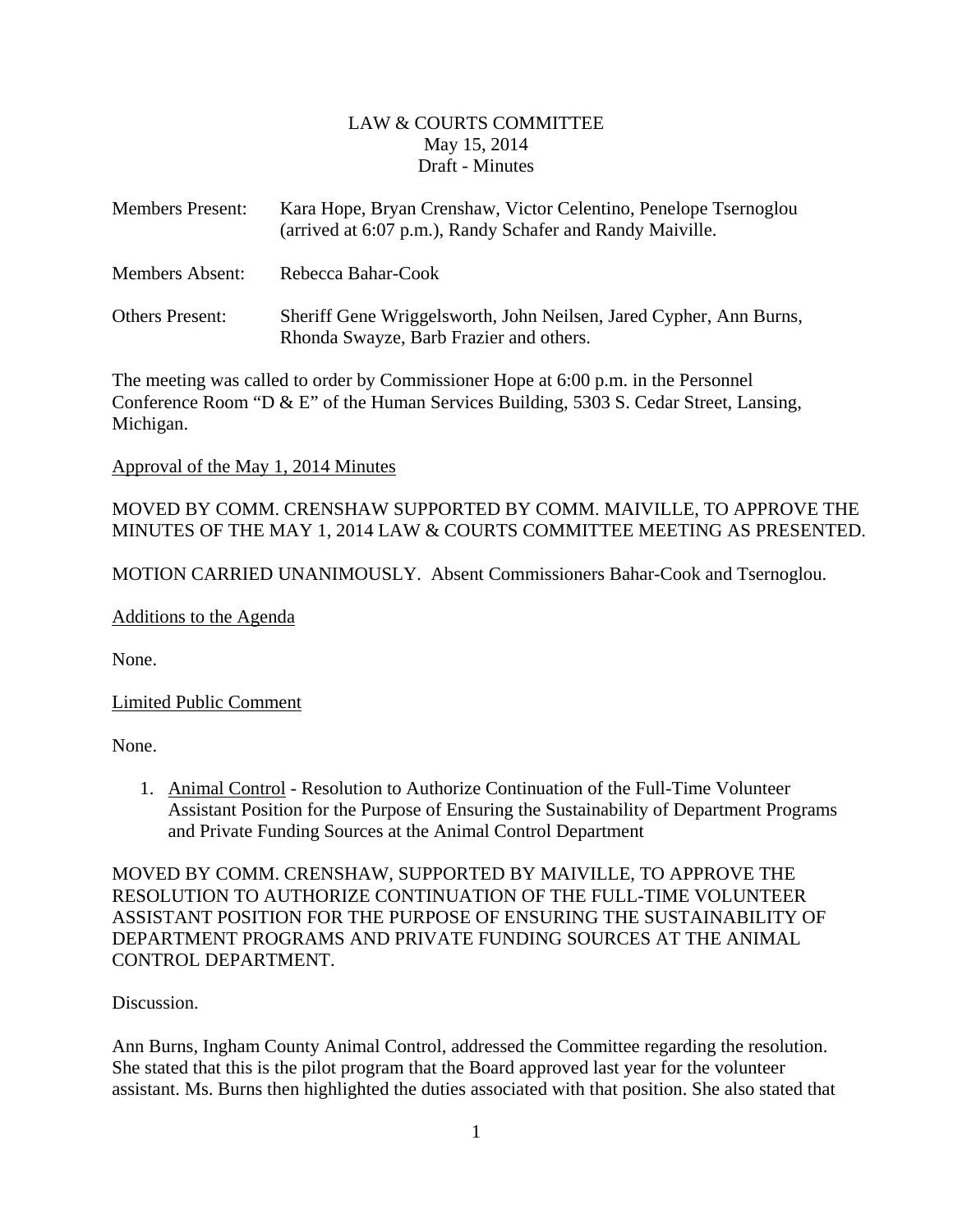the position is fully funded by the non-profit Ingham County Animal Shelter Fund for the remainder of the year and also going into 2015. A brief discussion was then held regarding the future of the position itself.

MOTION CARRIED UNANIMOUSLY. Absent: Commissioner Bahar-Cook.

2.  $30<sup>th</sup> Circuit Court$  - Resolution to Accept the FY 2014 Michigan Mental Health Court Grant Program Planning Grant, Create a Grant Funded Three-Quarter Time ICEA Court Professional 5 Mental Health Court – Court Services Coordinator Position and Enter into **Subcontracts** 

MOVED BY COMM. SCHAFER, SUPPORTED BY COMM. CELENTINO, TO APPROVE THE RESOLUTION TO ACCEPT THE FY 2014 MICHIGAN MENTAL HEALTH COURT GRANT PROGRAM PLANNING GRANT, CREATE A GRANT FUNDED THREE-QUARTER TIME ICEA COURT PROFESSIONAL 5 MENTAL HEALTH COURT – COURT SERVICES COORDINATOR POSITION AND ENTER INTO SUBCONTRACTS.

Discussion.

Rhonda Swayze, Circuit Court, addressed the Committee regarding the resolution.

Commissioner Hope confirmed with Ms. Swayze that this program, which is to be created, will be as comprehensive as the District Court's program. Commissioner Hope also inquired if specialty courts could be combined in the future. To which, Ms. Swayze said that is a possibility.

MOTION CARRIED UNANIMOUSLY. Absent: Commissioner Bahar-Cook.

- 3. Controller's Office
	- a. Update on the 9-1-1 Pension / Health Care Funds Settlement with the City of Lansing

Discussion.

John Neilsen, Chief Deputy Controller, addressed the Committee with an update on the 9-1-1 Pension / Health Care Funds Settlement with the City of Lansing. He said between the \$102,510 interest earnings and \$968,000 that was transferred, the 9-1-1 Pension side of the settlement is complete. Mr. Neilsen said they will now compose the appropriate resolution(s) for the Board of Commissioners for approval.

Mr. Neilsen then explained how the health care costs will be paid for by the City of Lansing as approximately \$685,000 is owed. He said there are some complications on retrieving the money out of current accounts that Lansing holds the funds in. Mr. Neilsen said a possible payment plan could be negotiated between Ingham County and the City of Lansing.

Commissioner Celentino stated that part one of this settlement is now done and with part two pending, he hopes not to have it drag on so that there can be closure.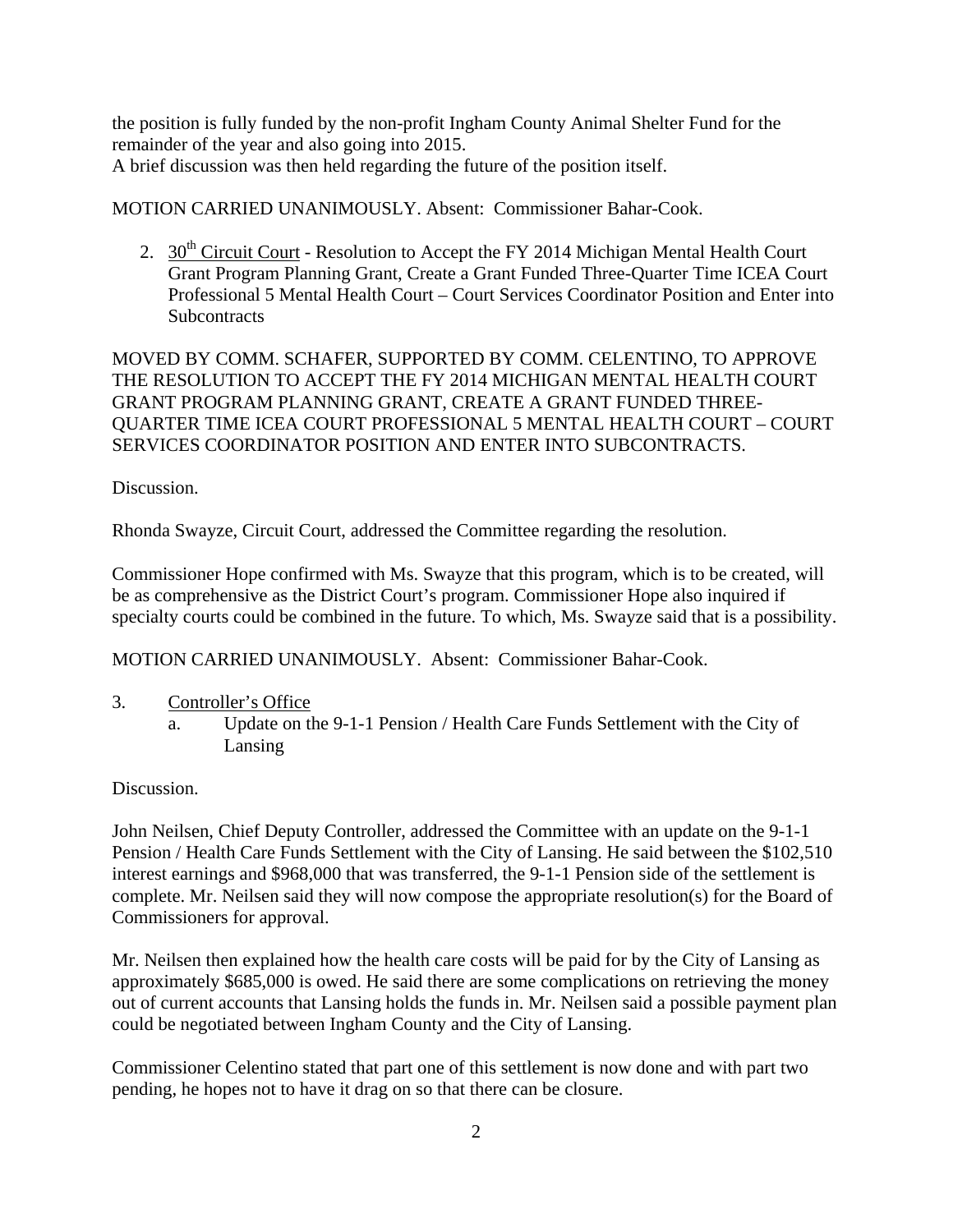Commissioner Tsernoglou arrived at 6:07 p.m.

## MOVED BY COMM. SCHAFER, SUPPORTED BY COMM. CELENTINO, TO SUSPEND THE RULES AND ALLOW COMM. TSERNOGLOU TO VOTE ON THE TWO ACTION ITEMS THAT SHE WAS ABSENT FOR (AGENDA ITEMS #1 AND #2).

## MOTION CARRIED UNANIMOUSLY. Absent: Commissioner Bahar-Cook.

Commissioner Tsernoglou voted "yea" on both agenda items #1 and #2.

c. Update on the City of Lansing's Potential Request to Ingham County for P.A 416 Traffic Enforcement by the Sheriff's Office (additional information)

Discussion.

John Neilsen, Chief Deputy Controller explained the process for the possible PA 416 traffic enforcement. He said if the Lansing City Council passes its resolution on May  $19<sup>th</sup>$  to petition Ingham County, then the Board of Commissioners will have thirty days to respond by passing a resolution for or against it and there will be a resolution at the next Law & Courts Committee meeting agenda.

Sheriff Gene Wriggelsworth addressed the Committee and explained the effect on the County patrols should County Officers patrol Lansing. He said that he told the Mayor of Lansing that due to budget cuts he doesn't feel that he has the staff to commit to patrolling the City of Lansing, but if this passes, then he will have to do it.

There was discussion regarding areas of patrol that currently take place by County Officers.

Commissioner Tsernoglou asked Sheriff Wriggelsworth whether or not he supports the possible PA 416 traffic enforcement. To which, he stated that he didn't say that he doesn't support it, that if it passes, he will follow the law. Commissioner Tsernoglou then confirmed with him that it will be at his discretion when to provide assistance.

Commissioner Maiville commented on the level of patrol in the out-county areas.

Sheriff Wriggelsworth then pointed out how County Officers are funded through the PA 416 traffic enforcement grant and that it is possible that more cities may consider doing this as well.

Commissioner Maiville stated that if any good could come out of it that the County should fund the Sheriff's Department to fund more officers.

There was another brief discussion regarding level of patrol in the out-county areas.

Then there was a discussion on tight budgets for local municipalities and recognizing that they are looking at different ways of public safety to keep their citizens safe.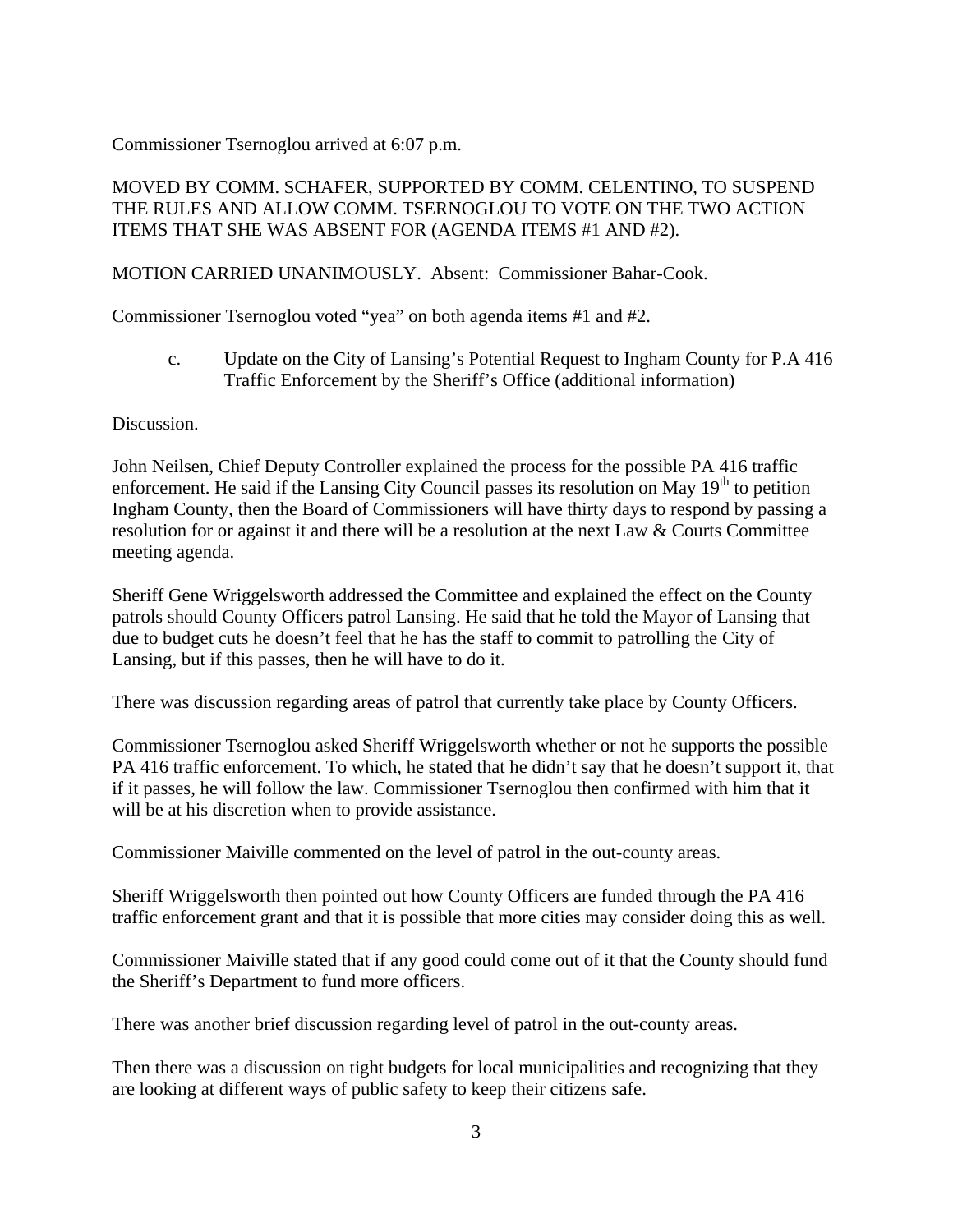b. Update on the Sheriff's Office Request for Proposal (RFP) to Select an A/E Firm to Review Proposed Solutions and Costs of Renovation/Construction of the Ingham County Jail

#### Discussion.

Sheriff Gene Wriggelsworth addressed the Committee regarding the RFP to select an A/E Firm to review proposed solutions and costs of renovation/construction of the Ingham County Jail.

John Neilsen, Chief Deputy Controller, stated that the Controller's Office has concerns regarding possibly moving sections of the jail to Lansing, but their willing to explore it. He said there will be two approaches explored, with one keeping the jail in Mason and the second study looking at keeping part in Mason and moving part to Lansing. The results are to be shared with the City of Lansing as they have agreed to pay for their share of the architectural study, but the County will control the process. Mr. Neilsen said lots of discussion is going on for various possibilities and that a first draft will be available shortly after the Controller's Office meets with the Sheriff's Office.

#### Announcements

John Neilsen, Chief Deputy Controller, stated that the Chief of Police for Lansing expressed his gratitude for the work of the 9-1-1 center during the recent double homicide.

There was a discussion on the concern of communication of emergency management to the Commissioners during emergency.

#### Public Comment

None.

The meeting was adjourned at approximately 6:48 p.m.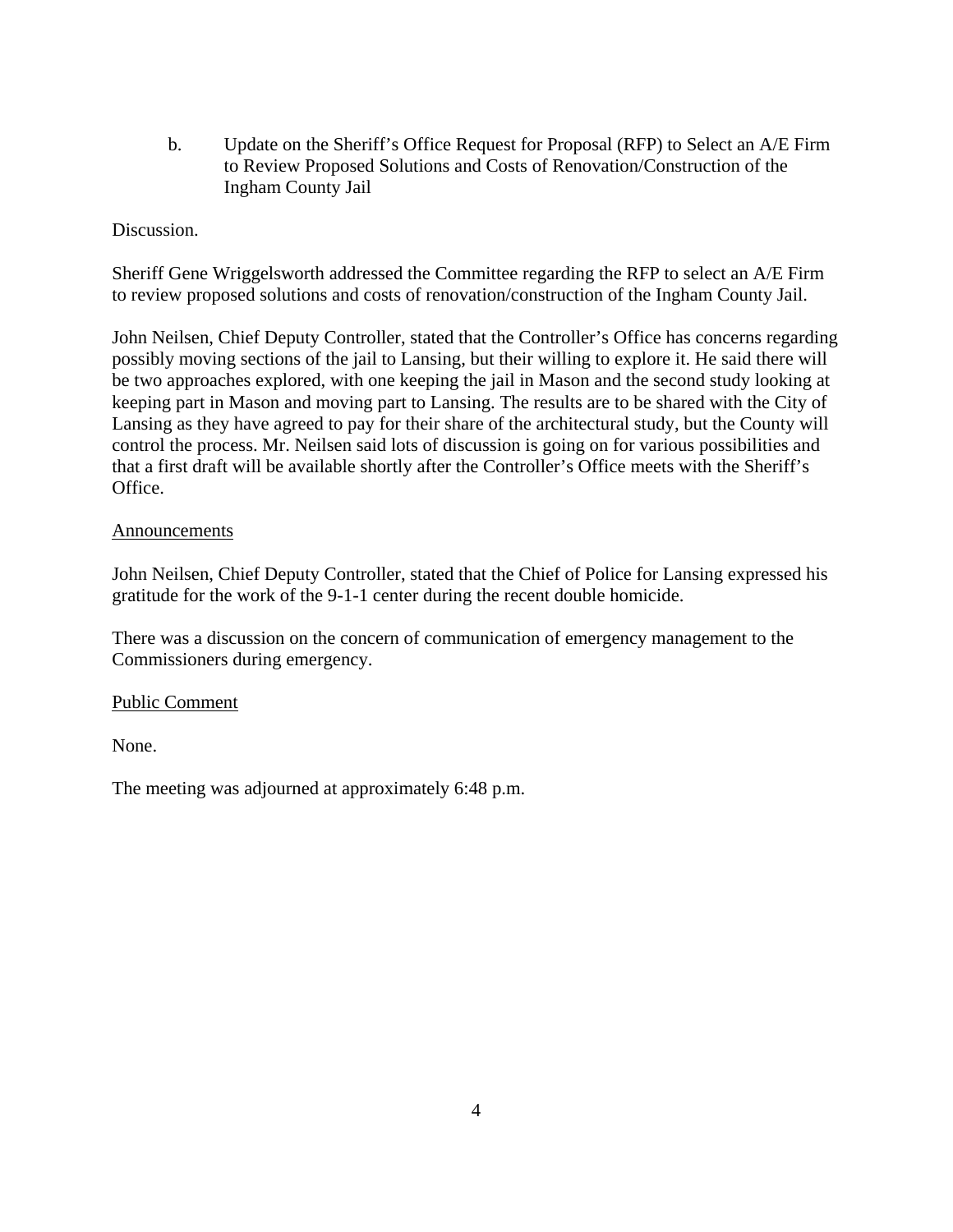# **MAY 29, 2014 LAW & COURTS AGENDA STAFF REVIEW SUMMARY**

## **RESOLUTION ACTION ITEMS:**

#### **The Chief Deputy Controller is recommending approval of the following resolutions:**

*Circuit Court/Friend of the Court – Resolution to Authorize a Time Extension for the Safe Haven Supervised Visitation and Safe Exchange Grant Program and Subcontracts* 

This resolution authorizes a modification of the grant budget and an extension of the grant until September 30, 2014, as approved by the Office on Violence Against Women, U.S. Department of Justice. In addition, the appropriate sub contracts with End Violent Encounters, Inc. (EVE, Inc.) for \$114,941 to provide for a Project Coordinator and with Michigan State University Chance at Childhood Program for \$122,107, to provide the Program Director, monitors, interns, staff and supervision of staff, and volunteers for the time period October 1, 2008 through September 30, 2014. (see attached memo for details)

*Prosecuting Attorney - Resolution to Approve a Temporary Prosecutor's Warrant Clerk and the Transfer of Prosecuting Attorney Funds* 

This resolution authorizes the establishment of a temporary Warrant Clerk Position, UAW/G Step 1, for the period of up to twenty nine weeks, beginning on or around June 11, 2014 and continuing through December 31, 2014. This position is needed to help clear a backlog of criminal arrest warrants that need processing. The cost for this nineteen hour a week position is \$10,546 with the funds to come from forfeiture bond revenues. (see attached memo for details)

*Controller's Office - Resolution to (Approve or Decline) the City of Lansing's Request for the Ingham County Sheriff's Office to Provide Traffic Enforcement Services Through the Secondary Road Patrol P.A. 416 Grant Program.* 

This resolution is written to give the Board of Commissioners the flexibility to either approve or decline a request from the City of Lansing to provide traffic enforcement services through the Secondary Road Patrol P.A. 416 grant program. This is a discretionary matter for the Board of Commissioners. The County Board has 30 days to approve or reject the request. However, failure to act in the 30 days is considered an approval. Therefore a decision should be made by the June 10, 2014 Board of Commissioners meeting. The Sheriff has stated his position on this matter at the May 15 Law & Courts Committee meeting and will be at the Committee meetings when this resolution is debated. (see attached memo for details)

## **This portion of the agenda is for informational purposes:**

#### *Circuit Court, Family Division*

‐ Juvenile Sex Offender Program Presentation from Dr. Dara Psarouthakis, Annette Ellison and Sara Deprez

‐ First Quarter Report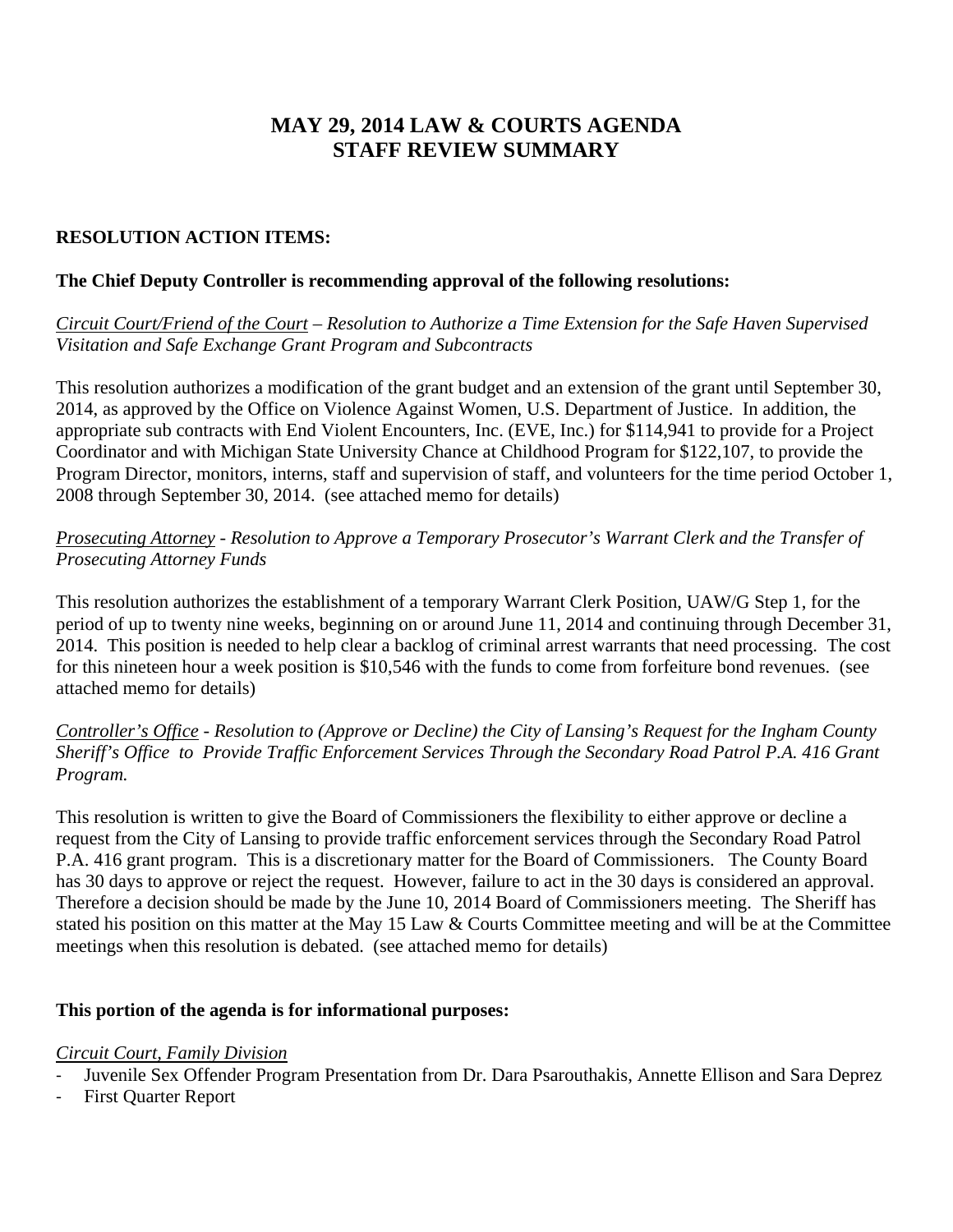#### **M E M O R A N D U M**

<span id="page-6-0"></span>

| TO:          | <b>LAW &amp; COURTS AND FINANCE COMMITTEES</b>                                                                  |
|--------------|-----------------------------------------------------------------------------------------------------------------|
| <b>FROM:</b> | <b>HARRY MOXLEY, INTERIM FOC</b>                                                                                |
| RE:          | <b>RESOLUTION TO AUTHORIZE EXTENSION OF SAFE HAVEN</b><br><b>GRANT AND AMENDMENT OF BUDGET AND SUBCONTRACTS</b> |
| <b>DATE:</b> | <b>MAY 19, 2014</b>                                                                                             |
| CC:          | SHAUNA DUNNINGS, COURT ADMINISTRATOR; ROBERT<br><b>HOTCHKISS, ASS'T FOC/LEGAL</b>                               |

In 2008 Ingham County, in collaboration with End Violent Encounters (EVE, Inc.) and the MSU Department of Social Work "Chance at Childhood" program, was awarded and accepted a \$350,745, three-year federal "Safe Havens" grant from the Office on Violence Against Women/Department of Justice to establish a parenting time visitation exchange center. The purpose of the center is to facilitate parenting time in cases where independent exchanges may place one or both of the parties at risk due to a history of or potential for domestic violence. In 2012 (having received a grant extension from DOJ/OVW through 9/30/13), the "Oasis Center" for visitation exchange opened at the Cedar Point office complex in Lansing.

Attached you will find an amended budget approved by the Office on Violence Against Women, U.S. Department of Justice. To allow for more time for expenditure of federal funds (of which \$132,776 remained as of 9/30/13) OVW/DOJ has approved an extension of this grant until September 30, 2014. The total amount of the grant remains the same, although there were changes within the categories and for the subcontractors (EVE and MSU). None of the changes exceeds \$10,000. As all expenditures for the grant are reimbursed by the federal government, there are no financial implications for the county. The subcontracts with EVE and MSU will be amended upon approval of the resolution.

A representative of Friend of the Court will be in attendance at the May 29 Law & Courts Committee meeting and June 4 Finance Committee meeting.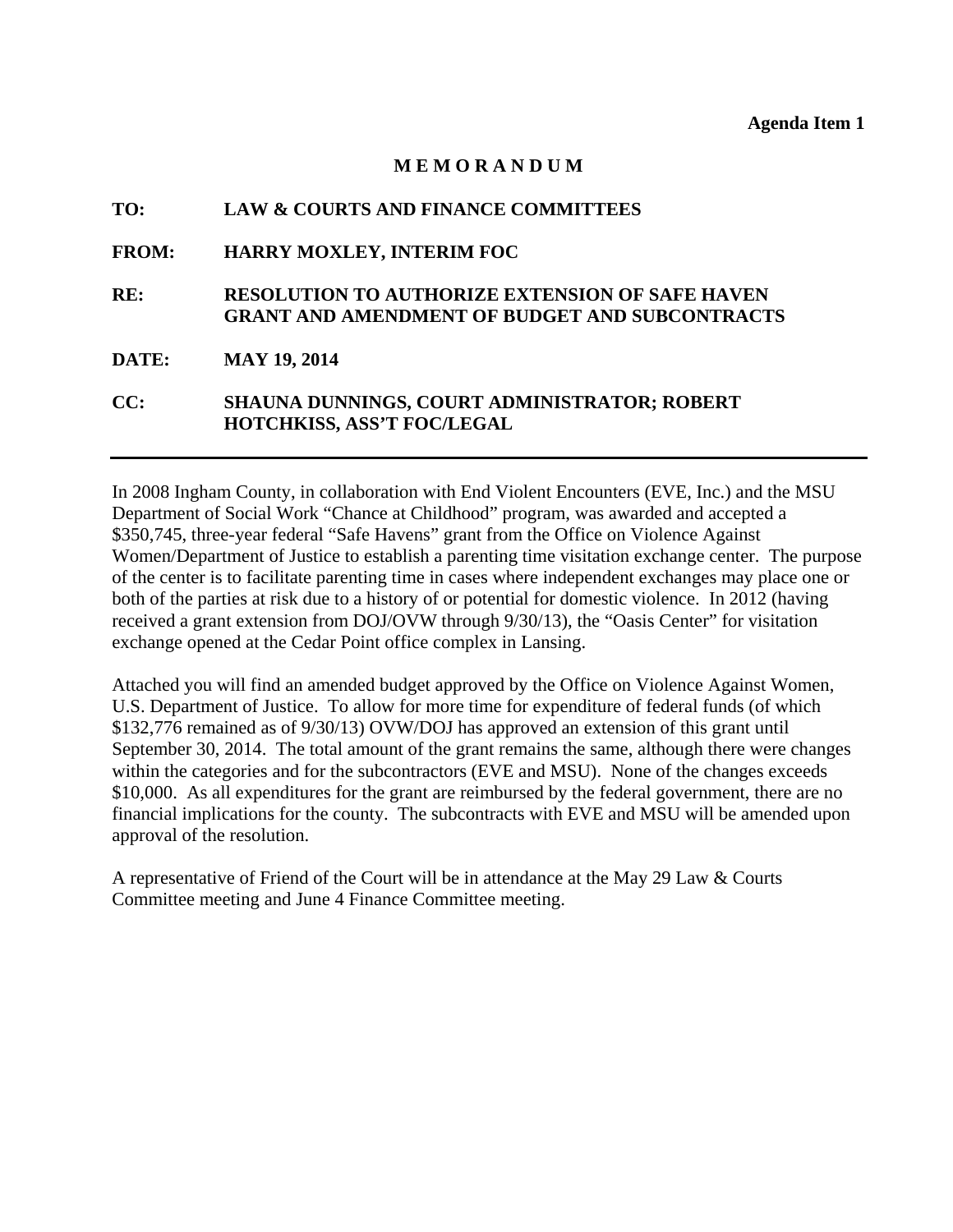#### **Budget Detailed Worksheet & Narrative**

#### **A & B. Personnel & Fringes**

| <b>Name/Position</b>                                                 | <b>Computation</b>                                                                                                             |                    | <b>Cost</b>                                        |
|----------------------------------------------------------------------|--------------------------------------------------------------------------------------------------------------------------------|--------------------|----------------------------------------------------|
| County Employee/ Representative<br>Shauna Dunnings, Project Director |                                                                                                                                |                    |                                                    |
| (Ingham County Court Administrator)                                  |                                                                                                                                |                    |                                                    |
|                                                                      | 1 hour/week x $$66.75/hour* x 52$ weeks<br>1 hour/week x $$70.84/hour* x 52$ weeks<br>1 hour/week x $$72.20/hour * x 52$ weeks |                    | \$3,471 year 1<br>\$3,684 year 2<br>\$3,754 year 3 |
|                                                                      | <b>Salary Subtotal</b><br><b>Fringes Subtotal</b>                                                                              | \$7,641<br>\$3,268 |                                                    |
|                                                                      | TOTAL                                                                                                                          | \$10,909           |                                                    |

 \* year 1 breakout=\$46.22/hour salary, \$20.53/hour fringes; year 2 breakout=\$49.90/hour salary, \$20.94 fringes; year 3 breakout=\$50.84/hour salary, \$21.36/hour fringes

The Project Director will provide oversight for Ingham County of the Save Havens Supervised Visitation and Safe Exchange grant contract including compliance with reporting requirements. In addition, the Project Director will provide training to the Advisory Committee and Oasis Center staff regarding the legal system and its role in working with victims of DV, child abuse, SA, dating violence, and stalking. These services will be provided as **in-kind services and funding will not be required from this grant.** 

|                                                  | <b>Computation</b>       | Cost    |
|--------------------------------------------------|--------------------------|---------|
| <b>Parenting Time Referral</b>                   |                          |         |
| Specialist                                       |                          |         |
| Tarra Ray                                        |                          |         |
| (Ingham County Friend of the Court)<br>employee) |                          |         |
|                                                  | Year $1(66.24\%$ salary, |         |
|                                                  | 33.76% fringes)          | \$3,516 |
|                                                  | Year 2 (65.72% salary,   |         |
|                                                  | 34.28% fringes)          | \$7,201 |
|                                                  | Year 3 (65.15% salary,   |         |
|                                                  | 34.85% fringes)          | \$4,356 |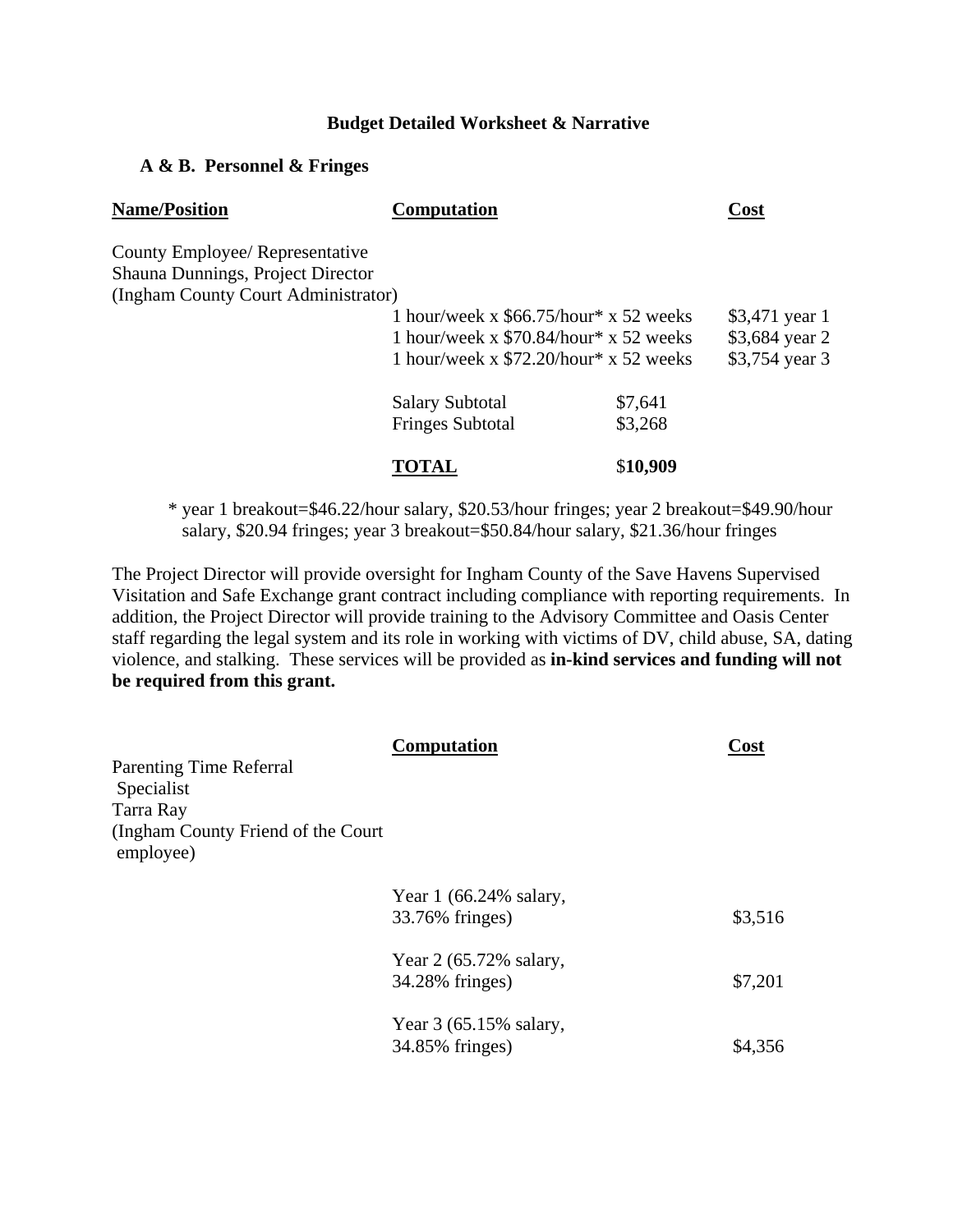|                                                                      | <b>TOTAL</b>                                                                                | \$33,614 |
|----------------------------------------------------------------------|---------------------------------------------------------------------------------------------|----------|
|                                                                      | Subtotal fringes                                                                            | \$11,659 |
|                                                                      | Subtotal salary                                                                             | \$21,955 |
| Robert Hotchkiss<br>(Ingham County Friend of the Court)<br>employee) | Year 6, \$70/hour salary $\&$<br>fringes, $200$ hours $(64.92\%$<br>salary, 35.08% fringes) | \$14,000 |
|                                                                      | Year 5 (65.88% salary,<br>34.12% fringes)                                                   | \$617    |
|                                                                      | Year $4(65.22\%$ salary,<br>34.78% fringes)                                                 | \$3,924  |

The Parenting Time Referral Specialist will work under the umbrella and direction of Ingham County Friend of the Court to provide program referral criteria, and assist with the development of policies and procedures for Oasis. Additionally, this individual will development and implement a process to hold parents accountable for inappropriate actions; track cases through the referral process; maintain records and documentation related to the Court process for each case referred. The Referral Specialist will respond on behalf of the Court regarding center decisions.

#### **C. Travel**

| <b>OVW Training and travel</b> |              | Cost     |
|--------------------------------|--------------|----------|
| Years 1-5 Actual               |              | \$37,788 |
| Year 6 Budgeted                |              | \$12,562 |
|                                | <b>TOTAL</b> | \$50,350 |

The remaining \$12,562 will be expended in year six through attendance of Board members and staff at upcoming DOJ/OVW training, and any DOJ/OVW-approved community partner training which may become available for board and staff development.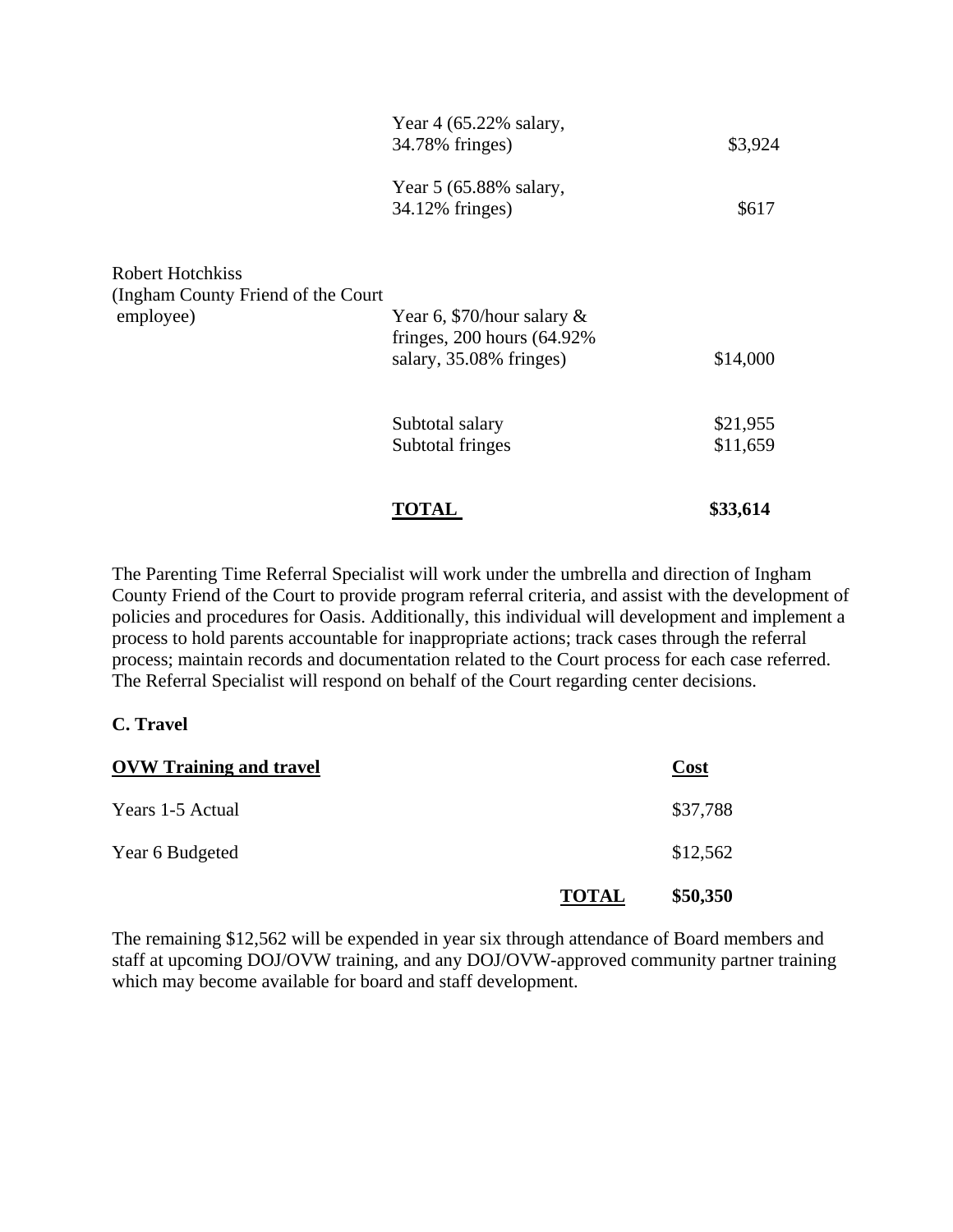| D. Equipment               | <b>Computation</b>         | Cost     |
|----------------------------|----------------------------|----------|
| Computer                   | $$2,050$ (year 5 actual)   | \$2,050  |
| Security system            | \$22,257 (year 5 actual)   | \$22,257 |
| Wiring for security        | $$1,410$ (year 5 actual)   | \$1,410  |
| Direct phone charges       | $$298$ (year 5 actual)     | \$298    |
| Security cameras           | $$2,000$ (year 6 estimate) | \$2,000  |
| Security system monitoring | \$420 (year 6 estimate)    | \$420    |
| Direct phone charges       | $$1,000$ (year 6 estimate) | \$1,000  |
|                            | TOTAL                      | \$29,435 |

The equipment above is for the Program Coordinator position located at the Oasis Center. Equipment for the Program Director through the Chance at Childhood Program and the Referral Specialist through Friend of the Court will be provided as in-kind support/contribution to the project.

| <b>E.</b> Supplies | Cost    |
|--------------------|---------|
| Years 1-5 actual   | \$1,663 |
| Year 6 budget      | \$462   |
| <b>TOTAL</b>       | \$2,125 |

#### **F. Construction**

| Construction costs are not being requested in this funding | \$0 |
|------------------------------------------------------------|-----|
|                                                            |     |

# **G. Consultants/Contracts**

**Name of Consultant Service Provided Computation Cost** 

## 1a. Chance at Childhood Program Michigan State University

Visitation/Exchange monitors (volunteer)

| Year 5 actual                  | 89.75 hours @<br>\$15/hour | \$1,346  |
|--------------------------------|----------------------------|----------|
| Year 6 budget, 100 hours/month |                            |          |
| $x$ 12 months                  | 3,662 hours $@$            |          |
|                                | \$15/hour                  | \$54,926 |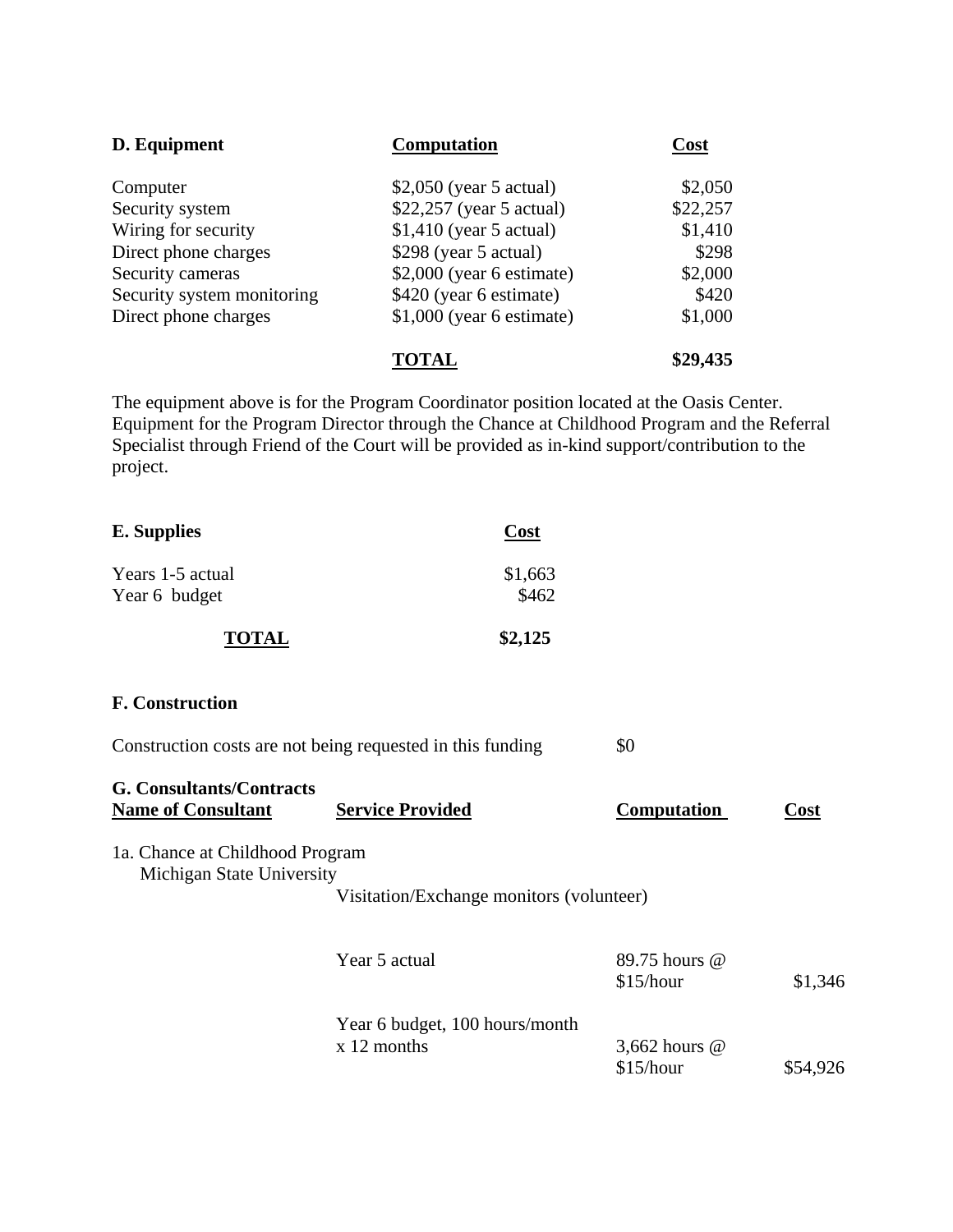The interns and volunteers will be utilized through Michigan State University Chance at Child Program until additional funding is secured for the project to hire paid supervisors. The interns/volunteers will receive the same extensive training as the paid staff. **Paid staff will not be hired during the planning phase of the grant**. Interns and volunteers will continue in the supervision in addition to paid staff. The rate for their service is calculated at \$15 per hour through the existing program, and will continue at that same rate. The service will be provided **in-kind as the students benefit from extensive training and professional development while providing a community service.** 

We determine that the Center will offer twenty-seven  $(27)$  hours per week of supervised visitation. This breaks down to three (3) hours per night Monday through Friday, and a six-hour time block on Saturdays and Sundays.

| 1b. Chance at Childhood Program     |
|-------------------------------------|
| Michigan State University           |
| Visitation/Exchange monitors (paid) |
|                                     |

Year 6 budget, 2 monitors x 20 hours/week x \$15/hour x 52 weeks

\$31,200

We believe that it will be necessary to supplement intern monitors with paid staff in order to ensure adequate coverage during dates/times that volunteer staff may be unavailable.

|                                                                      | <b>TOTAL</b>                                    | \$87,472 |
|----------------------------------------------------------------------|-------------------------------------------------|----------|
| 2. Program Director<br><b>Kimberly Steed</b><br>(Employer: Michigan) | Computation                                     | Cost     |
| State University)                                                    | Years 1-5 actual                                | \$26,768 |
|                                                                      | Year 6 budget, 20 hours/month<br>@ \$32.78/hour | \$7,867  |
|                                                                      | <b>TOTAL</b>                                    | \$34,635 |

The Program Director will provide general oversight of the Supervised Visitation project, and is responsible for working with the Project Coordinator to provide supervision to the monitors, interns, and staff. The Program Director is also responsible for developing the center. This individual will submit the OVW progress reports to Ingham County.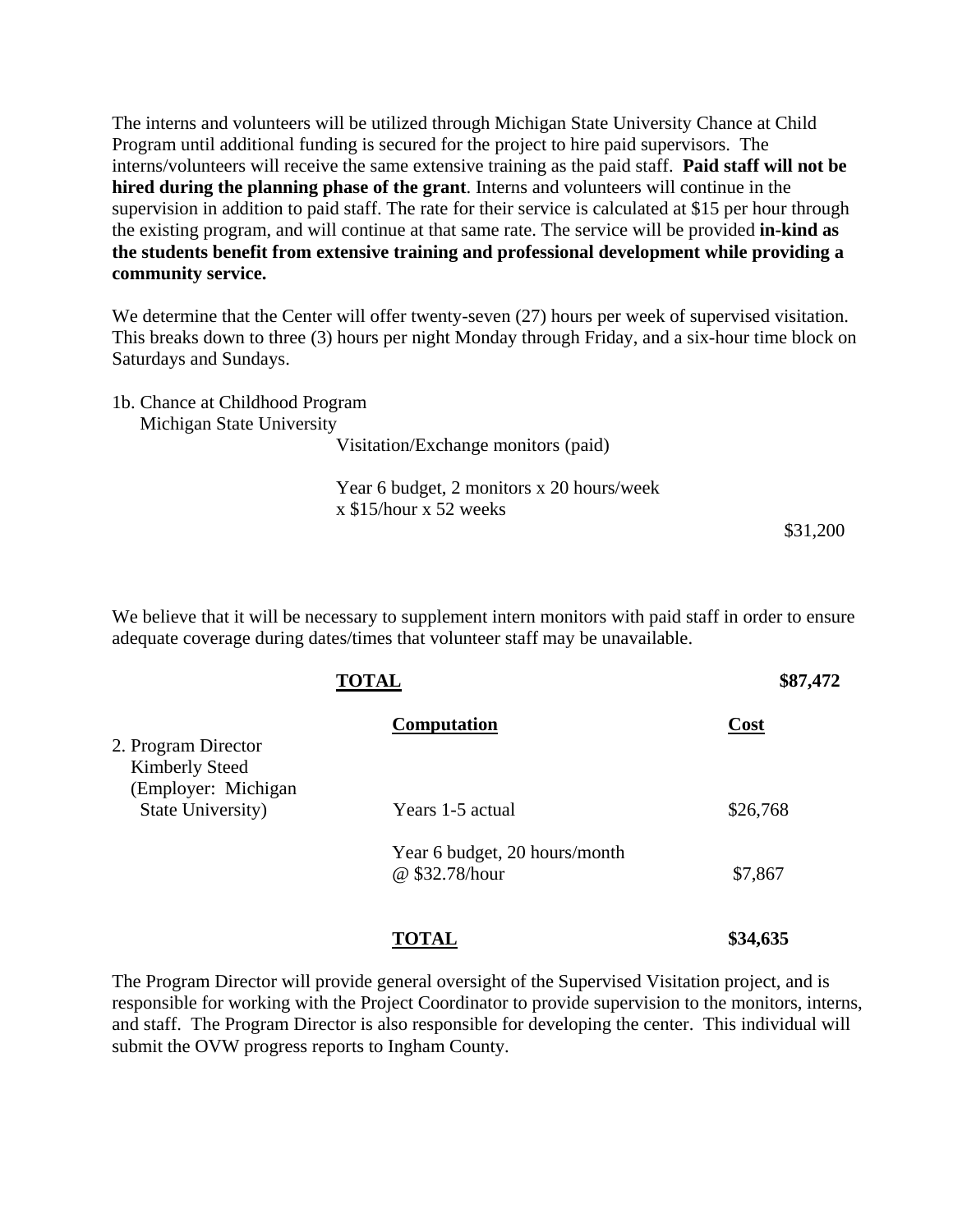#### **Computation Cost**

3. Project Coordinator & Oasis Family Center Service Coordinator

| TOTAL                                                                         | \$114,941 |
|-------------------------------------------------------------------------------|-----------|
| Year 6 budget, Project Coordinator,<br>2 hours/week @ 22.50/hour              | \$2,410   |
| Year 6 budget, Oasis Center Coordinator,<br>40 hours/week @ \$23.175/<br>hour | \$48,204  |
| Years 1-5 actual                                                              | \$64,327  |

4. Oasis Board of Directors—hours volunteered for board meetings (in-kind contributions):

| <b>TOTAL</b>                                         | \$7,500 |
|------------------------------------------------------|---------|
| Year 6 budget, 81.25 hours @<br>\$15/hour            | \$1,219 |
| Years 1-5 actual, 418.75 hours $\omega$<br>\$15/hour | \$6,281 |

The Project Coordinator will work under the umbrella and direction of Eve, Inc. and will be directly supervised by the Oasis Center to provide program leadership, and guidance for all direct service staff and volunteers within Oasis. This individual will be responsible for the development planning including start-up, feasibility study assistance, community coordination, policies and procedures.

#### **H. Other Costs**

|      | <b>TOTAL</b>                                       | \$56,445 |
|------|----------------------------------------------------|----------|
|      | Year 6 budgeted (6 months $@$<br>\$2,261)          | \$13,566 |
| Rent | Years 4-5 actual (includes 6 month)<br>prepayment) | \$42,879 |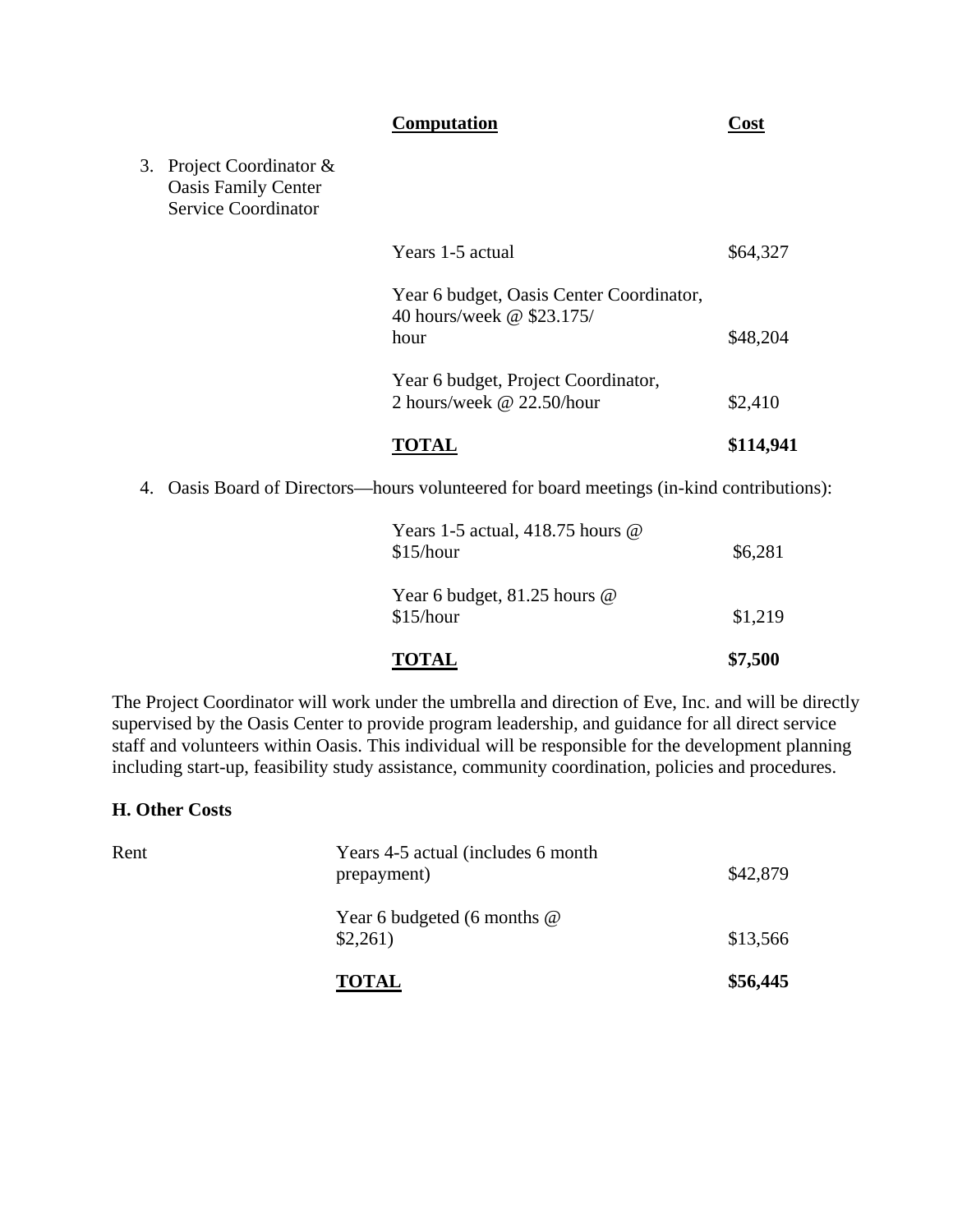The above costs are estimated, as part of this planning phase will be used to acquire space to conduct supervised parenting time for the target families.

## **I. Indirect Costs**

No indirect costs are being requested at this time.

## Budget Summary

|                           | Years 1-5 | Year 6    | Total     | As Approved | $+/-$       |
|---------------------------|-----------|-----------|-----------|-------------|-------------|
| A. Personnel              | \$20,507  | \$9,089   | \$29,596  | \$38,095    | (\$8,499)   |
| <b>B.</b> Fringe Benefits | \$10,016  | \$4,911   | \$14,927  | \$18,797    | $(\$3,870)$ |
| C. Travel                 | \$37,788  | \$12,562  | \$50,350  | \$50,350    | \$0         |
| D. Equipment              | \$26,015  | \$3,420   | \$29,435  | \$26,800    | \$2,635     |
| E. Supplies               | \$1,663   | \$462     | \$2,125   | \$4,344     | (\$2,219)   |
| F. Construction           | \$0       | \$0       | \$0       | \$0         | \$0         |
| G. Contractual            | \$92,441  | \$152,107 | \$244,548 | \$226,642   | \$17,906    |
| H. Other (Rent)           | \$42,879  | \$13,566  | \$56,445  | \$62,398    | $(\$5,953)$ |
| <b>Total Direct Costs</b> | \$231,309 | \$196,117 | \$427,426 | \$427,426   | \$0         |
| H. Indirect Costs         | \$0       | \$0       | \$0       | \$0         | \$0         |
| <b>Total Project Cost</b> | \$231,309 | \$196,117 | \$427,426 | \$427,426   | \$0         |
| <b>Federal Funds</b>      | \$218,225 | \$132,520 | \$350,745 | \$350,745   | \$0         |
| Non-Federal Funds         | \$12,255  | \$64,426  | \$76,681  | \$76,681    | \$0         |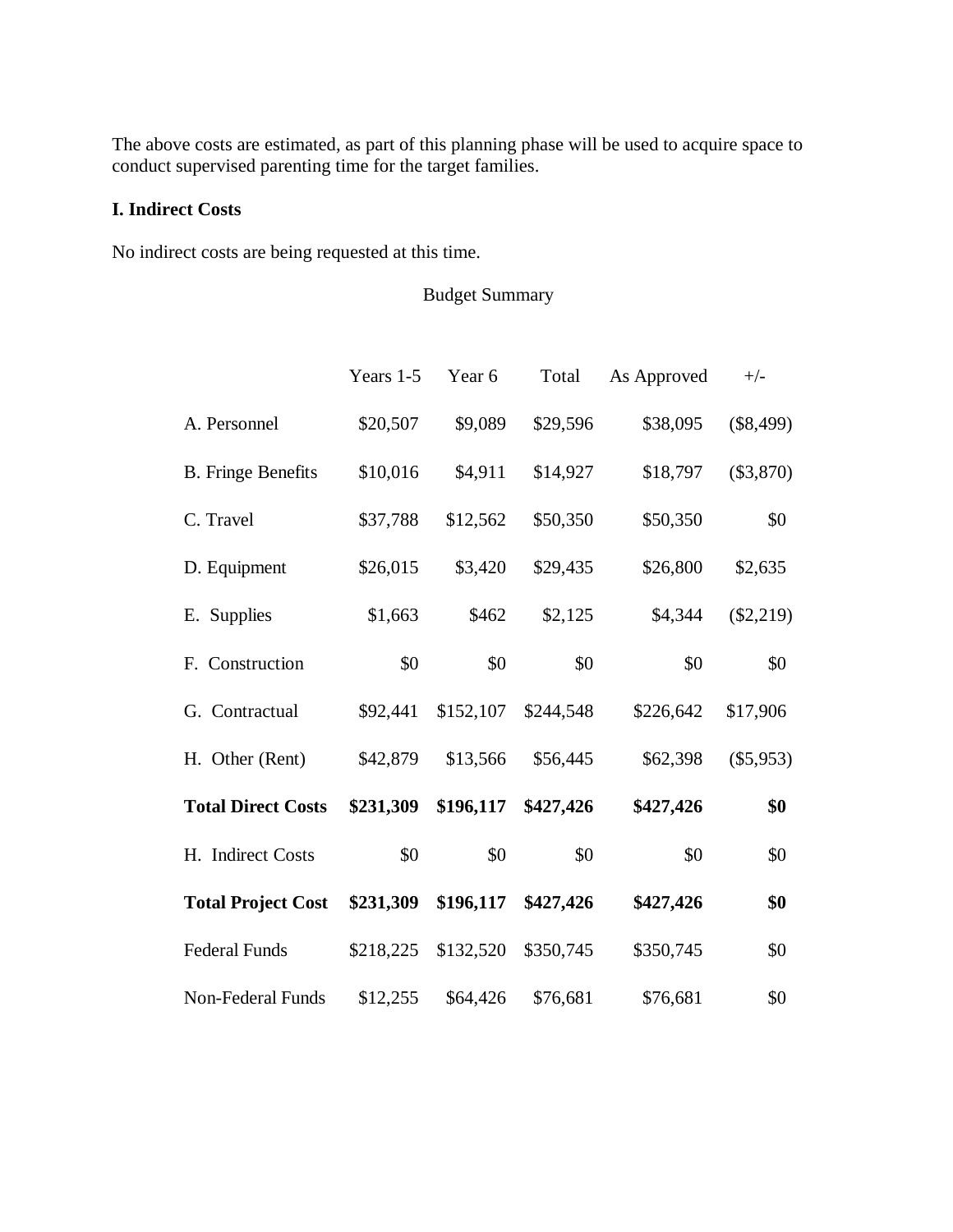Introduced by the Law & Courts and Finance Committees of the:

## INGHAM COUNTY BOARD OF COMMISSIONERS

## **RESOLUTION TO AUTHORIZE A TIME EXTENSION FOR THE SAFE HAVEN SUPERVISED VISITATION AND SAFE EXCHANGE GRANT PROGRAM AND SUBCONTRACTS**

WHEREAS, the Ingham County Board of Commissioners adopted Resolution #08-286, which authorized accepting a three-year grant for the time period October 1, 2008 through September 30, 2011, from the Office on Violence Against Women, U.S. Department of Justice; and Resolutions #09-399 and #12-020 amending Resolution #08-286 and authorizing an extension of the grant through September 30, 2013; and

WHEREAS, the Ingham County Board of Commissioners Resolutions #08-286, #09-399 and #12-020 authorized a subcontract with End Violent Encounters, Inc. (EVE, Inc.) for \$110,503, to provide for a Project Coordinator for the time period October 1, 2008 through September 30, 2013; and

WHEREAS, the Ingham County Board of Commissioners Resolutions #08-286, #09-399 and #12-020 authorized a subcontract with Michigan State University Chance at Childhood Program for \$116,511, to provide the Program Director, monitors, interns, staff and supervision of staff, interns, and volunteers for the time period October 1, 2008 through September 30, 2013; and

WHEREAS, implementation of the grant has extended beyond the term of the grant, and the Office on Violence Against Women, U.S. Department of Justice has granted an extension of the grant until September 30, 2014; and

WHEREAS, due to the extension of the grant, the same total budget was approved with some amendments between categories by the Office on Violence Against Women, U.S. Department of Justice.

THEREFORE BE IT RESOLVED, that Resolutions #08-286, #09-399 and #12-020 are amended to authorize an extension of the subcontract with Michigan State University, Chance at Childhood Program, for an amount not to exceed \$122,107, until September 30, 2014.

BE IT FURTHER RESOLVED, that Resolutions #08-286, #09-399 and #12-020 are amended to authorize an extension of the subcontract with End Violent Encounters, Inc. (EVE, Inc.), for an amount not to exceed \$114,941, until September 30, 2014.

BE IT FURTHER RESOLVED, the Ingham County Board of Commissioners authorizes a modification of the grant budget and an extension of the grant until September 30, 2014, as approved by the Office on Violence Against Women, U.S. Department of Justice.

BE IT FURTHER RESOLVED, that the Controller/Administrator is authorized to make the necessary budget adjustments to the Circuit Court Family Division, Friend of the Court 2014 budget in accordance with this Resolution.

BE IT FURTHER RESOLVED, that the Chairperson of the Ingham County Board of Commissioners is authorized to sign any contract/grant documents consistent with this resolution and approved as to form by the County Attorney.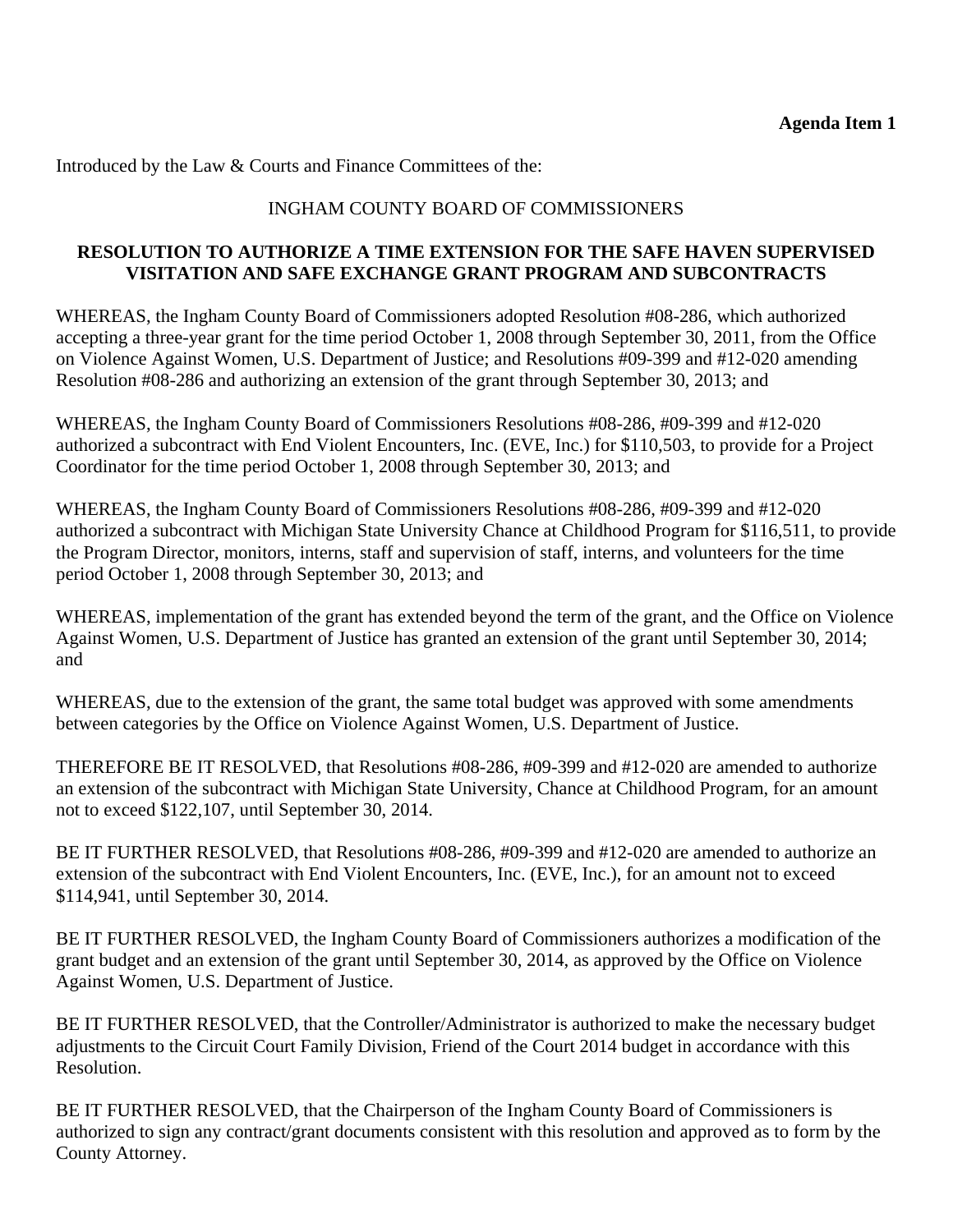<span id="page-14-0"></span>TO: Law & Courts, County Services and Finance Committees

FROM: Stuart Dunnings III

DATE: May 19, 2014

RE: Temporary Warrant Clerk

Our Chief Warrant Room Clerk is also the President of the UAW local for the county. As such, per contract, is required to handle union matters which take the employee away from processing warrants. The employee also is on intermittent FMLA which requires frequent absences from work. These two circumstances; either alone or together, have resulted in a backlog of the processing of criminal arrest warrants. This is of concern because until the warrants are processed those alleged to have committed crimes have not been detained, the criminal case does not begin, and in some instances there is a delay in detaining those who may pose a risk to the community. We believe that having a temporary clerk available to come in as needed would be the solution.

We have the monies available, through forfeiture bond revenues, so there would be no cost to the general fund. The UAW would not oppose this proposal.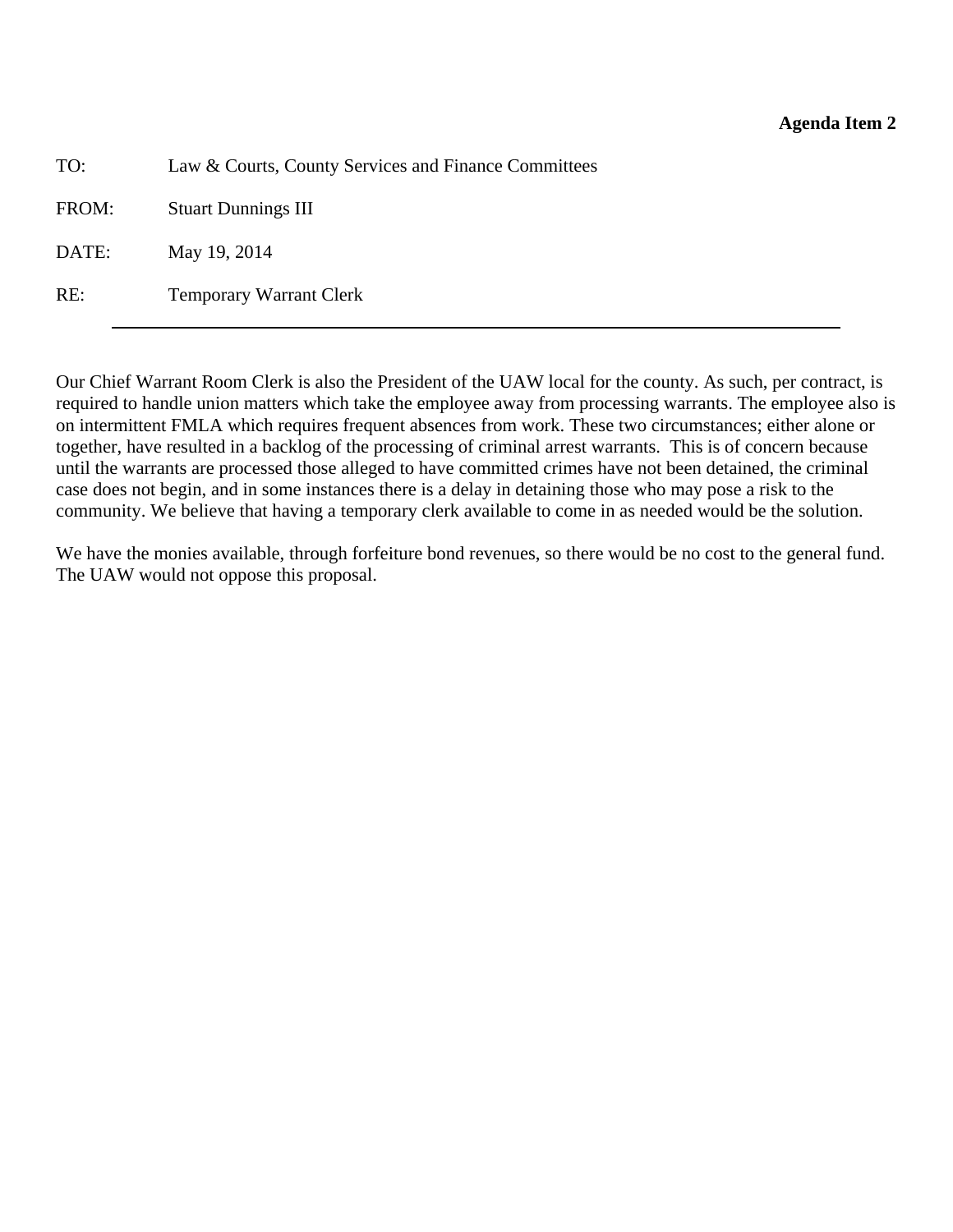Introduced by the Law & Courts, County Services and Finance Committees of the:

## INGHAM COUNTY BOARD OF COMMISSIONERS

## **RESOLUTION TO APPROVE A TEMPORARY PROSECUTOR'S WARRANT CLERK AND THE TRANSFER OF PROSECUTING ATTORNEY FUNDS**

WHEREAS, the Prosecuting Attorney is required to have adequate staffing levels in its Warrant Room in order to process criminal complaints for defendants in detention and also to process warrants for additional criminal defendants; and

WHEREAS, the Chief Warrant Clerk is currently on a reduced work schedule due to union work for the county as well as intermittent FMLA; and

WHEREAS, the limited staffing of the Warrant Room has resulted in a backlog of criminal cases; and

WHEREAS, the Prosecuting Attorney seeks to reduce the backlog so that criminal complaints are processed in a timely manner; and

WHEREAS, the Prosecuting Attorney seeks to use available department funds to eliminate this backlog through the assignment of a temporary Warrant Clerk; and

WHEREAS, the UAW Union representing Warrant Clerks has no objection to the use of temporary labor as addressed in this resolution.

THEREFORE BE IT RESOLVED, that the Ingham County Board of Commissioners approves the temporary hire of a Warrant Clerk for a period of up to 29 weeks beginning on or around June 11, 2014 and continuing through December 31, 2014.

BE IT FURTHER RESOLVED, the temporary warrant clerk would be a UAW/G Step 1 position.

BE IT FURTHER RESOLVED, that the Controller/Administrator is authorized to make any necessary adjustments to the Prosecuting Attorney's approved position list consistent with this resolution.

BE IT FURTHER RESOLVED, the Controller/Administrator is authorized to transfer up to \$10,546 from forfeiture bond revenues (line items 266-23050-659000 and 266-23060-659000) to the Prosecuting Attorney's temporary budget line item.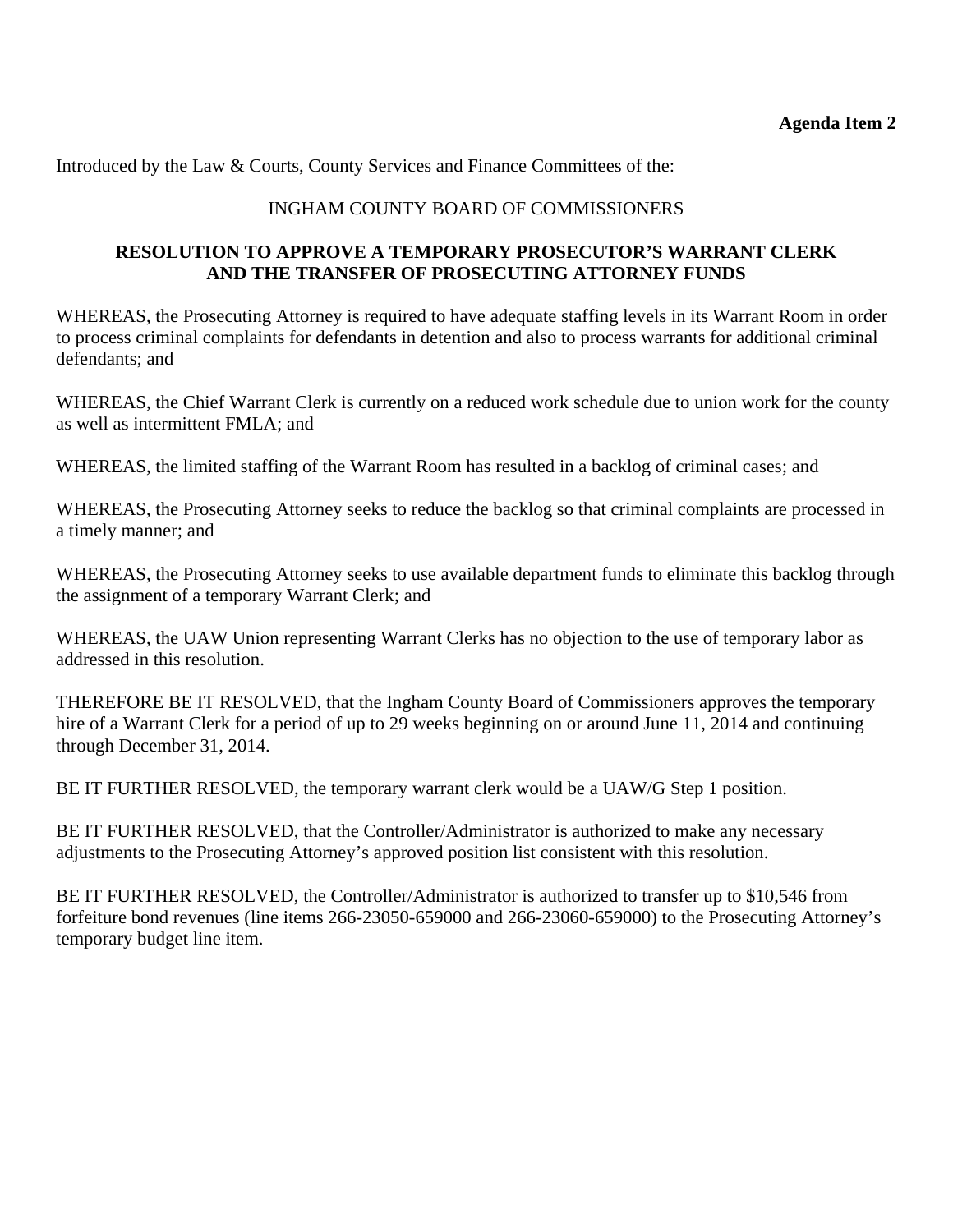#### **Agenda Item 3**

<span id="page-16-0"></span>TO: Ingham County Law & Courts and Finance Committees

FROM: John L. Neilsen, Chief Deputy Controller

DATE: May 20, 2014

RE: Resolution to (Approve or Decline) the City of Lansing's Request for the Ingham County Sheriff's Office to Provide Traffic Enforcement Services Through the Secondary Road Patrol P.A. 416 Grant Program

#### Commissioners:

Attached you will find a proposed Ingham County Resolution to either accept or decline the request from the City of Lansing through their Resolution # 2014 -152 (also attached).

The City of Lansing has formally requested that the Ingham County Sheriff's Office provide the services described in MCL 51.76(2)(a), MCL 51.76(2)(c), and MCL 51.76(2)(d) on all County primary roads, County local roads, and state trunk line highways within the City. The Lansing City Council approved this resolution on Monday, May 19, 2014.

The County Board has 30 days to approve or reject the request. However, failure to act in the 30 days is considered an approval. Therefore, a decision should be made by the June 10, 2014 Board of Commissioners meeting.

Since the 1970's Ingham County has received from the Office of Highway Safety Program, P.A. 416 grants to partially pay for Secondary Road Patrol Deputies to conduct grant eligible traffic enforcement activities in Ingham County. Currently, we have four Deputies assigned to these Grant positions with the grant paying for seventy five percent of their costs. The total grant amount for the current fiscal year is \$248,002.

The allowed use of the P.A. 416 grant officers within the City is more limited than the County's use elsewhere, as MCL 51.76(2)(b) on "enforcing criminal laws" is excluded from the allowable use. Sheriff's Office deputies would still generally have authority to enforce State criminal laws anywhere in the County, but it would not be a grant eligible activity, nor would it be covered by this Act or the City's request under this Act.

The Sheriff's Office provides primary law enforcement services in the unincorporated areas of the County who do not provide their own law enforcement; provides additional support to the law enforcement activity of municipal police departments; and participates in regional law enforcement efforts such as the Tri-County Metro Squad. The Sheriff's Office also works with the City of Lansing Police Department on a number of other joint initiatives including the Violent Crime Initiative, Capital Area Dive Team, Interstate-96 Traffic Safety Details, Accident Investigation Teams, and Homeland Security Grant Cooperative Efforts.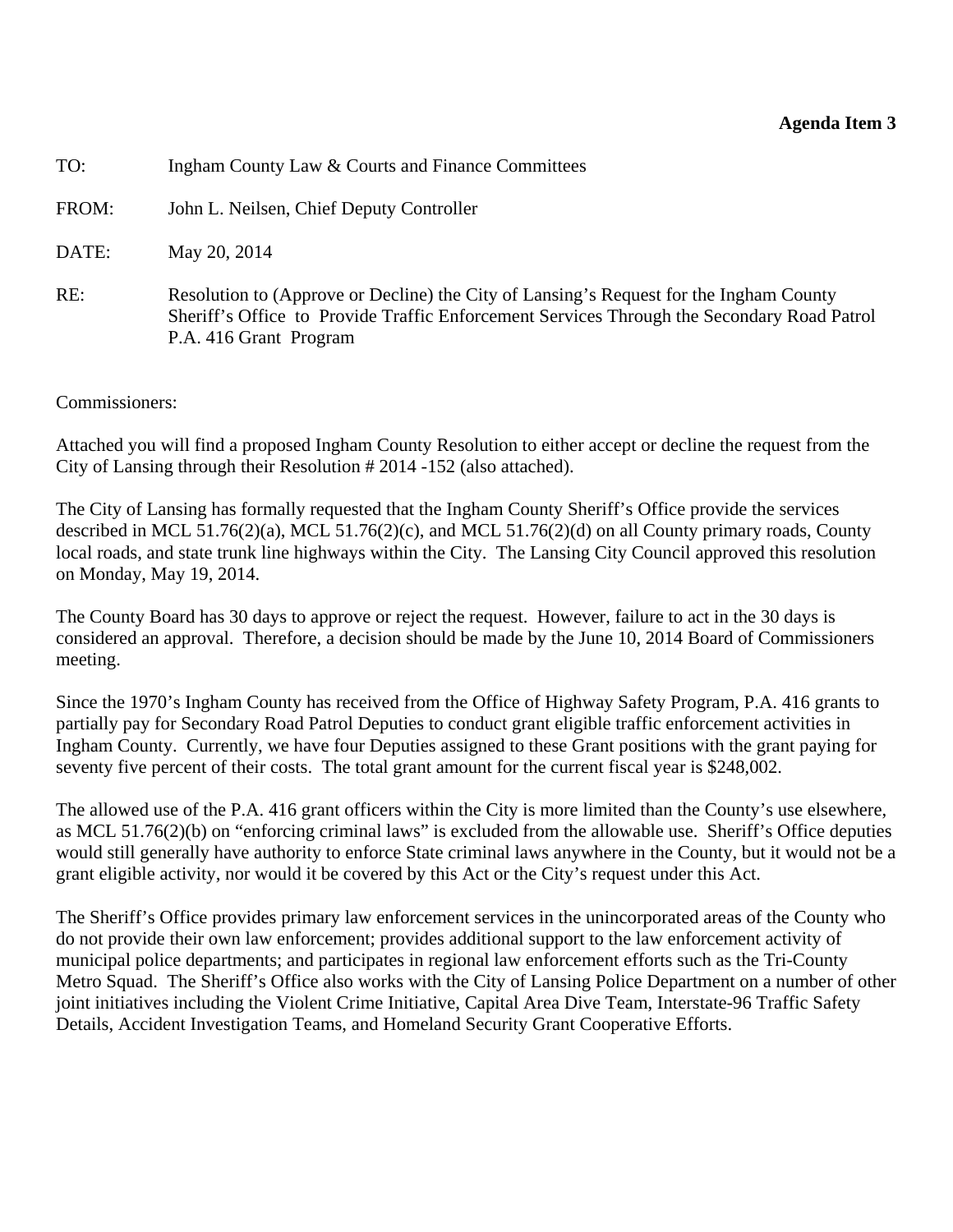The Sheriff's Office provides a guaranteed higher level of service than they provide to the unincorporated areas through contracts for law enforcement services with the Village of Webberville and the Charter Township of Delhi. Governmental units that provide their own law enforcement service include the cities of Lansing, East Lansing, Mason, Leslie and Williamston, the Village of Stockbridge, the charter townships of Meridian and Lansing and Williamstown Township. Approximately 12% of the County's population relies exclusively on the Sheriff and County Board for primary law enforcement without a specific law enforcement services contract. It should be pointed out that in recent years the Sheriff's Office budget has been developed to provide a very basic law enforcement response in this primary service area.

I confirmed with the State Office of Highway Safety ( OHSP) that administers the P.A. 416 grant that the amount of the funds we get from the grant will not be affected by the BOC's decision to either accept or decline the request to provide traffic enforcement services within the City of Lansing per the terms of the P.A. 416 grant. Furthermore, should the BOC approve the City of Lansing's request, the level and frequency of service will be totally at the discretion of the Sheriff. Since FY 2012 the State legislature has waived the Maintenance of Effort (MOE) requirements (minimum staffing levels) at both the County and City level for the P.A. 416 Secondary Patrol Program through the 2014 State Fiscal Year (through September 30, 2014). This Maintenance of Effort requirement will have to be monitored for each grant cycle for future fiscal years.

I also confirmed that although the City of Lansing does not write traffic related tickets under the State Motor Vehicle Code, but instead writes tickets under a City of Lansing local comparable traffic ordinance, they still charge the same "Justice System Assessment" (currently set at \$40 for moving traffic offenses). A portion of this state required assessment is used to fund the P.A. 416 Grant program.

If the Board of Commissioners grants the City of Lansing's request, it may set a precedent for future requests from the cities of East Lansing, Mason, Leslie and Williamston, as well as the Village of Stockbridge.

Finally, the Sheriff's Office has always cooperated and worked well with the entire Ingham County Public Safety Community, including the City of Lansing Police Department, and I am confident these relationships will continue in the future regardless of the outcome of this particular item and request from the City.

cc: Sheriff Gene Wriggelsworth Undersheriff Allan Spyke Controller Tim Dolehanty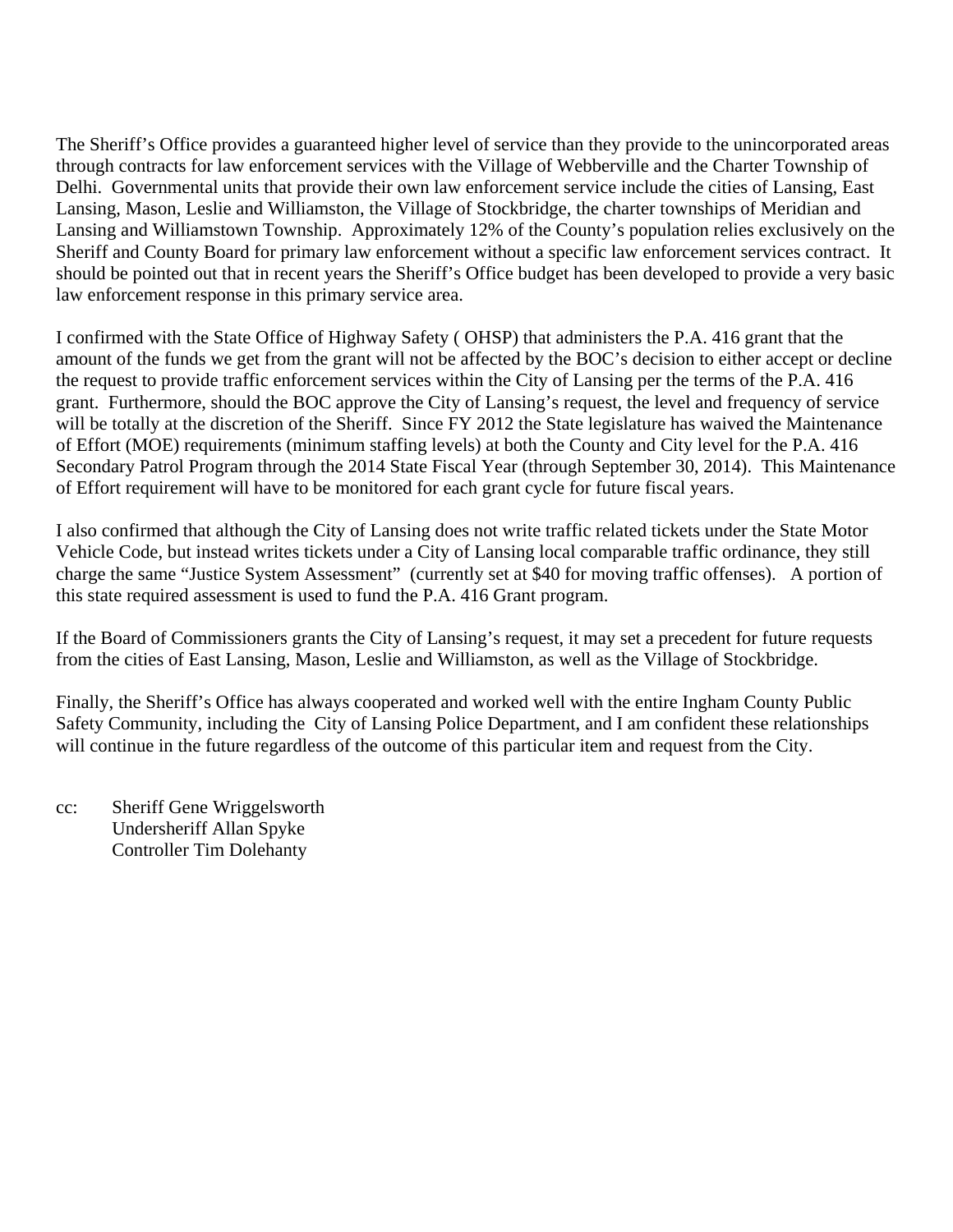Introduced by the Law and Courts and Finance Committees of the:

## INGHAM COUNTY BOARD OF COMMISSIONERS

## **RESOLUTION TO (APPROVE OR DECLINE) THE CITY OF LANSING'S REQUEST FOR THE INGHAM COUNTY SHERIFF'S OFFICE TO PROVIDE TRAFFIC ENFORCEMENT SERVICES THROUGH THE SECONDARY ROAD PATROL P.A. 416 GRANT PROGRAM**

WHEREAS, the Ingham County Sheriff's Office annually receives from the Office of Highway Safety Program P.A. 416 grants to partially pay for four Secondary Road Patrol Deputies to conduct grant eligible traffic enforcement activities in Ingham County; and

WHEREAS, the City of Lansing has formally requested through Resolution #2014–152 that the Ingham County Sheriff's Office provide the services described in MCL 51.76(2)(a), MCL 51.76(2)(c), and MCL 51.76(2)(d) on all County primary roads, County local roads, and state trunk line highways within the City; and

WHEREAS, the Ingham County Board of Commissioners recognizes and supports the partnerships between City of Lansing Police Department and Ingham County Sheriff's Office including the Violent Crime Initiative, Capital Area Dive Team, Interstate -96 Traffic Safety Details, Accident Investigation Teams, and Homeland Security Grant Cooperative Efforts and other initiatives; and

WHEREAS, the provision of traffic enforcement services within the City of Lansing per the terms of the P.A. 416 grant will be totally at the discretion of the Sheriff and will be contingent on the availability of the limited amount of Sheriff's Office Deputies on duty at any given time.

THEREFORE BE IT RESOLVED, the Ingham County Board of Commissioners (approves or respectfully declines) the City of Lansing request as outlined in Resolution #2014-152 (effective date of June 11, 2014 if the BOC passes it).

BE IT FURTHER RESOLVED, that the Ingham County Board of Commissioners supports and encourages future collaborative efforts between the Ingham County Sheriff's Office, the City of Lansing Police Department, and all County Public Safety Agencies in the future as limited resources allow.

BE IT FURTHER RESOLVED, the Ingham County Board of Commissioners request the County Clerk to forward a copy of this resolution to the City Council, Mayor Bernero, and Lansing Police Chief Mike Yankowski.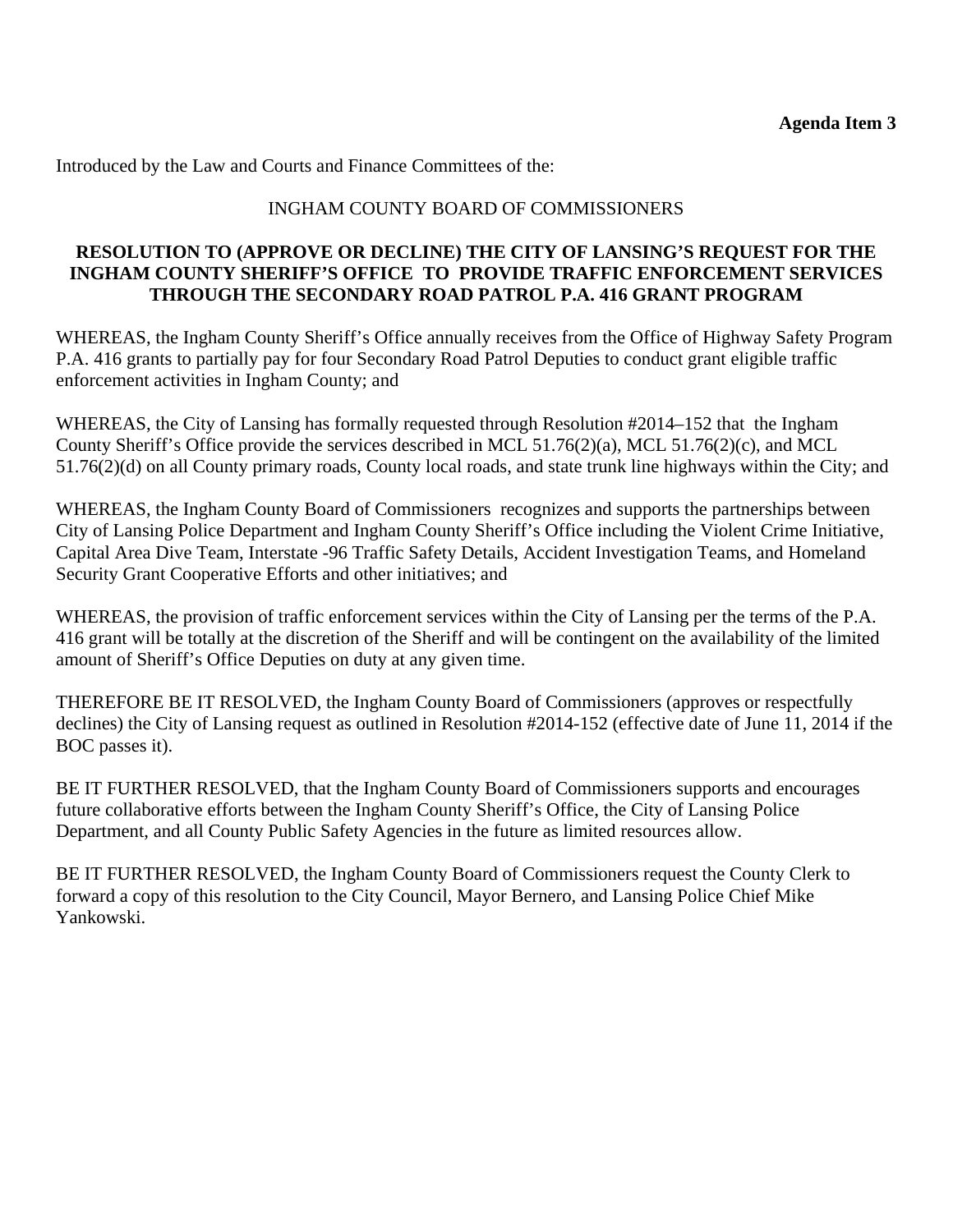#### **RESOLUTION #2014-152**

#### BY THE COMMITTEE ON PUBLIC SAFETY RESOLVED BY THE CITY COUNCIL OF THE CITY OF LANSING

WHEREAS, the State of Michigan provides funds to the Ingham County Sheriff's Department for traffic enforcement services through the Secondary Road Patrol and Traffic Accident Prevention Program Grant; and

WHEREAS, the legislative body of a city may, pursuant to MCL 51.76, request that the sheriff's department of the county in which the city is located provide certain road patrol services; and

WHEREAS, the Mayor, in furtherance of his Charter functions of conserving the peace, suppressing disorder and enforcing the laws recommends that the Council make such a request; and

WHEREAS, the City Council finds that provision of the services described in MCL  $51.76(2)(a)$ , MCL  $51.76(2)(c)$  and MCL  $51.76(2)(d)$  by the ingham County Sheriff's Department on all county primary roads county local roads and state trunk line highways as those terms are defined by MCL 51.76, within the City will benefit the City by supplementing its existing resources devoted to road patrol;

NOW, THEREFORE, BE IT RESOLVED that the City Council of the City of Lansing requests that the Ingham County Sheriff's Department provide the services described in MCL 51.76(2)(a), MCL 51.76(2)(c) and MCL (2)(d) on all county primary roads, county local roads and state trunk line highways within the City; and

BE IT FURTHER RESOLVED that a copy of this resolution be forwarded to the Ingham County Board of Commissioners for consideration in accordance with MCL 51.76.

Philo Supe 5/19/2014 9:44:03 PM SIGNED BY CHRIS SWOPE LANSING CITY CLERK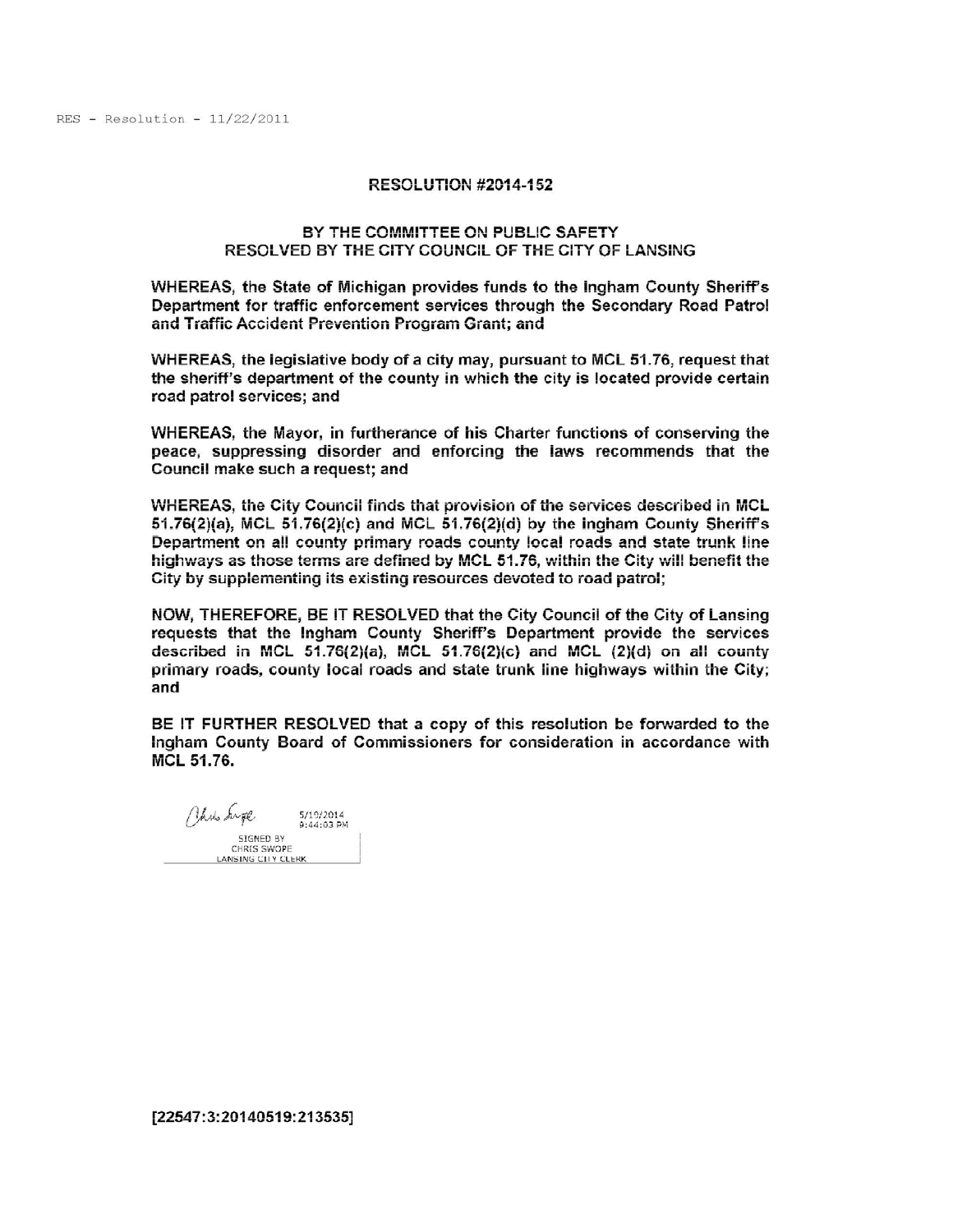<span id="page-20-0"></span>

| October 1, 2006 - December 31, 2006                                                                                                                                                                                                                                                                                   |                                                                                                                                                                                                                                              | July 1, 2013 - September 30, 2013                                                                                                                                                                                                                                                                                                |                                                                                                                                                                                                                                                                 | October 1, 2013 - December 31, 2013                                                                                                                                                                                                                                                                                     |                                                                                                                                                                                                                                                                 | January 1, 2014 - March 31, 2014                                                                                                                                                                                                                                                                                                 |                                                                                                                                                                                                                                                               |  |
|-----------------------------------------------------------------------------------------------------------------------------------------------------------------------------------------------------------------------------------------------------------------------------------------------------------------------|----------------------------------------------------------------------------------------------------------------------------------------------------------------------------------------------------------------------------------------------|----------------------------------------------------------------------------------------------------------------------------------------------------------------------------------------------------------------------------------------------------------------------------------------------------------------------------------|-----------------------------------------------------------------------------------------------------------------------------------------------------------------------------------------------------------------------------------------------------------------|-------------------------------------------------------------------------------------------------------------------------------------------------------------------------------------------------------------------------------------------------------------------------------------------------------------------------|-----------------------------------------------------------------------------------------------------------------------------------------------------------------------------------------------------------------------------------------------------------------|----------------------------------------------------------------------------------------------------------------------------------------------------------------------------------------------------------------------------------------------------------------------------------------------------------------------------------|---------------------------------------------------------------------------------------------------------------------------------------------------------------------------------------------------------------------------------------------------------------|--|
| <b>INTAKE DIVISION</b>                                                                                                                                                                                                                                                                                                |                                                                                                                                                                                                                                              |                                                                                                                                                                                                                                                                                                                                  | <b>INTAKE DIVISION</b>                                                                                                                                                                                                                                          | <b>INTAKE DIVISION</b>                                                                                                                                                                                                                                                                                                  |                                                                                                                                                                                                                                                                 | <b>INTAKE DIVISION</b>                                                                                                                                                                                                                                                                                                           |                                                                                                                                                                                                                                                               |  |
| PETITIONS RECEIVED DURING THIS PERIOD: 357<br>78 INFORMAL DELINQUENCY<br>124 FORMAL DELINQUENCY<br>155 NEGLECT<br>142 Authorized<br>13 Not Authorized / Transferred                                                                                                                                                   |                                                                                                                                                                                                                                              | PETITIONS RECEIVED DURING THIS PERIOD:<br>117 INFORMAL DELINQUENCY<br>49 FORMAL DELINQUENCY<br>140 NEGLECT<br>115 Authorized<br>25 Not Authorized / Transferred                                                                                                                                                                  | 306                                                                                                                                                                                                                                                             | PETITIONS RECEIVED DURING THIS PERIOD:<br>144 INFORMAL DELINQUENCY<br>90 FORMAL DELINQUENCY<br>123 NEGLECT<br>86 Authorized<br>37 Not Authorized / Transferred                                                                                                                                                          | 357                                                                                                                                                                                                                                                             | PETITIONS RECEIVED DURING THIS PERIOD:<br>82 INFORMAL DELINQUENCY<br>54 FORMAL DELINQUENCY<br>122 NEGLECT<br>74 Authorized<br>44 Not Authorized / Transferred                                                                                                                                                                    | 258                                                                                                                                                                                                                                                           |  |
| PETITIONS DISPOSED DURING THIS PERIOD: 239<br>. INFORMAL<br>0 Consent Calendar<br>2 Inactive<br>19 Transferred<br>22 Diverted<br>43 Total                                                                                                                                                                             | 2). FORMAL<br>A). Delinquency<br>61 Admission / No Contest<br>1 Bench Verdict<br><b>0</b> Designation Granted<br>18 Dismissed                                                                                                                | PETITIONS DISPOSED DURING THIS PERIOD:<br>1). INFORMAL<br>1 Consent Calendar<br>0 Inactive<br>9 Transferred<br>39 Diverted<br>49 Total                                                                                                                                                                                           | 288<br>2). FORMAL<br>A). Delinquency<br>55 Admission / No Contest<br>1 Bench Verdict<br><b>0</b> Designation Granted<br>44 Dismissed                                                                                                                            | PETITIONS DISPOSED DURING THIS PERIOD:<br>). INFORMAL<br>5 Consent Calendar<br>0 Inactive<br>15 Transferred<br>79 Diverted<br>99 Total                                                                                                                                                                                  | 372<br>2). FORMAL<br>A). Delinquency<br>64 Admission / No Contest<br>0 Bench Verdict<br>7 Designation Granted<br>33 Dismissed                                                                                                                                   | PETITIONS DISPOSED DURING THIS PERIOD:<br>1). INFORMAL<br>3 Consent Calendar<br>2 Inactive<br>15 Transferred<br>71 Diverted<br>91 Total                                                                                                                                                                                          | 351<br>2). FORMAL<br>A). Delinquency<br>85 Admission / No Contest<br>0 Bench Verdict<br>0 Designation Granted<br>45 Dismissed                                                                                                                                 |  |
| <b>Services Provided</b><br>21 Community Service<br>1 Cost<br>10 Counseling / Anger Management<br>3 Letters of Apology<br>4 MSU Diversion<br>3 Restitution<br>1 School Progress<br>1 Substance Abuse<br>32 Other<br>76 Total                                                                                          | 0 Jury Verdict<br>0 Prosecutor Waiver<br>0 Nolle Prosequi<br>0 Traditional Waiver<br>80 Total<br>B). Neglect<br>63 Admission / No Contest<br>10 Bench Verdict<br>30 Dismissed / Withdrawn<br>11 Not Authorized<br>2 Transferred<br>116 Total | <b>Services Provided</b><br>12 Community Service<br>0 Cost<br>1 Counseling / Anger Management<br>5 Letters of Apology<br>33 MSU Adolescence Project<br>0 Restitution<br>1 School Progress<br>3 Substance Abuse<br>14 Other<br>69 Total                                                                                           | 0 Jury Verdict<br>0 Prosecutor Waiver<br>0 Nolle Prosequi<br>0 Traditional Waiver<br>100 Total<br>B). Neglect<br>49 Admission / No Contest<br>36 Bench Verdict<br>18 Dismissed / Withdrawn<br>0 Jury Verdict<br>30 Not Authorized<br>6 Transferred<br>139 Total | <b>Services Provided</b><br>0 Community Service<br>0 Cost<br>2 Counseling / Anger Management<br>1 Letters of Apology<br>46 MSU Adolescence Project<br>4 Restitution<br>0 School Progress<br>0 Substance Abuse<br>16 Other<br>69 Total                                                                                   | 0 Jury Verdict<br>0 Prosecutor Waiver<br>0 Nolle Prosequi<br>0 Traditional Waiver<br>104 Total<br>B). Neglect<br>58 Admission / No Contest<br>20 Bench Verdict<br>32 Dismissed / Withdrawn<br>0 Jury Verdict<br>58 Not Authorized<br>1 Transferred<br>169 Total | <b>Services Provided</b><br>9 Community Service<br>0 Cost<br>0 Counseling / Anger Management<br>8 Letters of Apology<br>63 MSU Adolescence Project<br>4 Restitution<br>0 School Progress<br>0 Substance Abuse<br>13 Other<br>97 Total                                                                                            | 0 Jury Verdict<br>0 Prosecutor Waiver<br>1 Nolle Prosequi<br>Traditional Waiver<br>132 Total<br>B). Neglect<br>44 Admission / No Contest<br>35 Bench Verdict<br>19 Dismissed / Withdrawn<br>0 Jury Verdict<br>30 Not Authorized<br>0 Transferred<br>128 Total |  |
| <b>NEGLECT DIVISION</b>                                                                                                                                                                                                                                                                                               |                                                                                                                                                                                                                                              |                                                                                                                                                                                                                                                                                                                                  | <b>NEGLECT DIVISION</b>                                                                                                                                                                                                                                         | <b>NEGLECT DIVISION</b>                                                                                                                                                                                                                                                                                                 |                                                                                                                                                                                                                                                                 | <b>NEGLECT DIVISION</b>                                                                                                                                                                                                                                                                                                          |                                                                                                                                                                                                                                                               |  |
| PROGRAM ACTIVITY DURING THIS PERIOD:<br>PROGRAMS (JUVENILE STATS)<br>A). Intensive Neglect Services<br>20 Emergency Removal<br>113 Remain Active<br>11 Successful Dismissal<br>2 Other<br>146 Total                                                                                                                   | 194<br><b>B). Family Support Services</b><br>35 Remain Active<br>7 Successful Dismissal<br>6 Other<br>48 Total                                                                                                                               | PROGRAM ACTIVITY DURING THIS PERIOD:<br>1). PROGRAMS<br>A). Intensive Neglect Services<br>7 Emergency Removal<br>72 Remain Active<br>21 Successful Dismissal<br>9 Other<br>$109$ Total<br>C). First Step Program<br>6 Remain Active<br>1 Successful Dismissal<br>$\overline{\phantom{0}}$ Other<br>$\frac{7}{2}$ Total           | 206<br><b>B). Family Support Services</b><br>83 Remain Active<br>2 Successful Dismissal<br>5 Other<br>90 Total                                                                                                                                                  | PROGRAM ACTIVITY DURING THIS PERIOD:<br>). PROGRAMS<br>A). Intensive Neglect Services<br>2 Emergency Removal<br>67 Remain Active<br>15 Successful Dismissal<br>6 Other<br>90 Total<br>C). First Step Program<br>1 Remain Active<br>12 Successful Dismissal<br>0 Other<br>13 Total                                       | 200<br><b>B). Family Support Services</b><br>72 Remain Active<br>13 Successful Dismissal<br>12 Other<br>97 Total                                                                                                                                                | PROGRAM ACTIVITY DURING THIS PERIOD:<br>I). PROGRAMS<br>A). Intensive Neglect Services<br>5 Emergency Removal<br>73 Remain Active<br>20 Successful Dismissal<br>6 Other<br>$104$ Total<br>C). First Step Program<br>13 Remain Active<br>16 Successful Dismissal<br>$\overline{\bullet}$ Other<br>29 Total                        | 222<br><b>B). Family Support Services</b><br>68 Remain Active<br>11 Successful Dismissal<br>10 Other<br>89 Total                                                                                                                                              |  |
| <b>DEMOGRAPHICS</b><br>A). Gender<br>C). Age<br>86 Females<br>12 1-11 Months<br>$6$ 1 Years<br>108 Males<br>16 2 Years<br>B). Race<br>12 3 Years<br>0 Asian / Oriental<br>27 Bi-Racial<br>7 4 Years<br>79 Black<br>12 5 Years<br>5 Hispanic<br>11 6 Years<br>0 Native American<br>5 7 Years<br>83 White<br>11 8 Years | 4 9 Years<br>$0$ <sub>18</sub> Years<br>4 10 Years<br>$0$ <sup>19 Years</sup><br>7 11 Years<br>8 12 Years<br>12 13 Years<br>19 14 Years<br>23 15 Years<br>16 16 Years<br>9 17 Years                                                          | <b>DEMOGRAPHICS</b><br>A). Gender<br>C). Age<br>102 Females<br>7.1-11 Months<br>$5$ 1 Years<br>104 Males<br>9 2 Years<br>B). Race<br>10 3 Years<br>2 Asian / Oriental<br>30 Bi-Racial<br>5 4 Years<br>82 Black<br>13 5 Years<br>8 6 Years<br>21 Hispanic<br>0 Native American<br>8 7 Years<br>71 White<br>7 8 Years<br>$0$ Other | 5 9 Years<br>218 Years<br>10 Years<br>$0$ 19 Years<br>3 11 Years<br>6 12 Years<br>9 13 Years<br>15 14 Years<br>31 15 Years<br>33 16 Years<br>20 17 Years                                                                                                        | <b>DEMOGRAPHICS</b><br>A). Gender<br>C). Age<br>92 Females<br>$\frac{7}{2}$ 1 Years<br>108 Males<br>8 2 Years<br>B). Race<br>10 3 Years<br>2 Asian / Oriental<br>27 Bi-Racial<br>4 4 Years<br>83 Black<br>13 5 Years<br>24 Hispanic<br>$56$ Years<br>0 Native American<br>9 7 Years<br>64 White<br>7 8 Years<br>0 Other | 6 1-11 Months<br>6 9 Years<br>2 18 Years<br>510 Years<br>$_0$ 19 Years<br>5 11 Years<br>$5$ <sup>12</sup> Years<br>9 13 Years<br><b>11 14 Years</b><br>26 15 Years<br>39 16 Years<br>23 17 Years                                                                | <b>DEMOGRAPHICS</b><br>A). Gender<br>C). Age<br>106 Females<br>4 1-11 Months<br>116 Males<br>12 1 Years<br>B). Race<br>9 2 Years<br>0 Asian / Oriental<br>11 3 Years<br>34 Bi-Racial<br>7 4 Years<br>11 5 Years<br>79 Black<br>27 Hispanic<br>13 6 Years<br>1 Native American<br>14 7 Years<br>81 White<br>11 8 Years<br>0 Other | 8 9 Years<br>218 Years<br>11 10 Years<br>0 19 Years<br>5 11 Years<br>4 12 Years<br>6 13 Years<br><b>12 14 Years</b><br>20 15 Years<br>41 16 Years<br>21 17 Years                                                                                              |  |
|                                                                                                                                                                                                                                                                                                                       |                                                                                                                                                                                                                                              | 2). PROGRAMS (ADULT STATS & INCLUDES DHS CASES)<br>A). Drug Court Services<br>12 Remain Active<br>2 Successful Dismissal<br>2 Unsuccessful Termination<br>16 Total                                                                                                                                                               | <b>DEMOGRAPHICS</b><br>A). Gender<br>B), Race<br>14 Females<br>0 Asian / Oriental<br>2 Males<br>0 Bi-Racial<br>2 Black<br>0 Hispanic<br>0 Native American<br>14 White<br>0 Other                                                                                | 2). PROGRAMS (ADULT STATS & INCLUDES DHS CASES)<br>A). Drug Court Services<br>11 Remain Active<br>2 Successful Dismissal<br>2 Unsuccessful Termination<br>15 Total                                                                                                                                                      | <b>DEMOGRAPHICS</b><br>A). Gender<br>B). Race<br>0 Asian / Oriental<br>11 Females<br>4 Males<br>0 Bi-Racial<br>2 Black<br>0 Hispanic<br>0 Native American<br>13 White<br>0 Other                                                                                | 2). PROGRAMS (ADULT STATS & INCLUDES DHS CASES)<br>A). Drug Court Services<br>12 Remain Active<br>0 Successful Dismissal<br>2 Unsuccessful Termination<br>14 Total                                                                                                                                                               | <b>DEMOGRAPHICS</b><br>A), Gender<br>B), Race<br>11 Females<br>0 Asian / Oriental<br>3 Males<br>0 Bi-Racial<br>5 Black<br>1 Hispanic<br>0 Native American<br>8 White<br>0 Other                                                                               |  |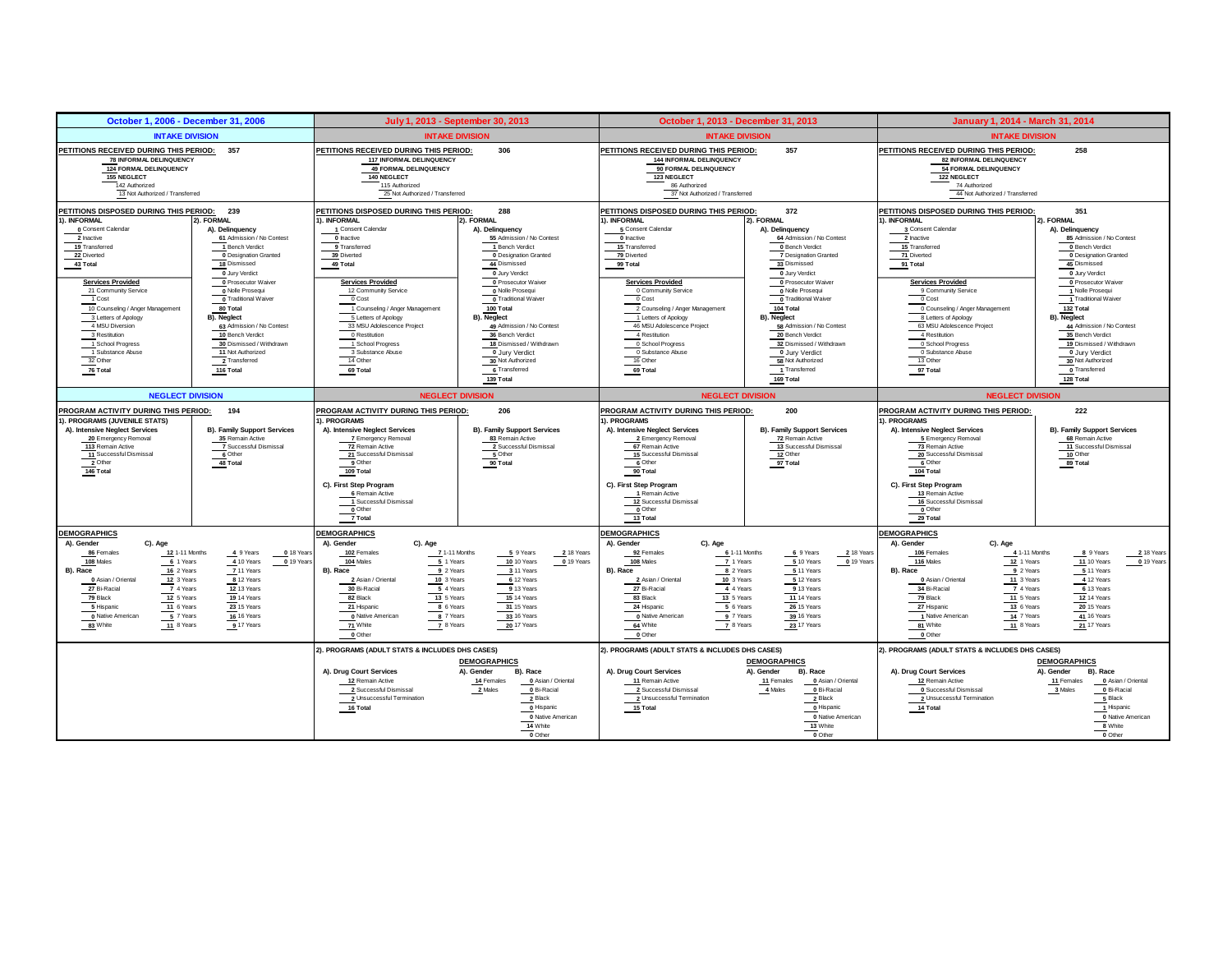|                                                   | October 1, 2006 - December 31, 2006              |                                                   | July 1, 2013 - September 30, 2013                |                                                   | October 1, 2013 - December 31, 2013             |                                                   | January 1, 2014 - March 31, 2014                                  |  |
|---------------------------------------------------|--------------------------------------------------|---------------------------------------------------|--------------------------------------------------|---------------------------------------------------|-------------------------------------------------|---------------------------------------------------|-------------------------------------------------------------------|--|
|                                                   | <b>DELINQUENCY DIVISION</b>                      |                                                   | <b>DELINQUENCY DIVISION</b>                      |                                                   | <b>DELINQUENCY DIVISION</b>                     | <b>DELINQUENCY DIVISION</b>                       |                                                                   |  |
| PROGRAM ACTIVITY DURING THIS PERIOD               |                                                  | PROGRAM ACTIVITY DURING THIS PERIOD               |                                                  |                                                   | PROGRAM ACTIVITY DURING THIS PERIOD             |                                                   | PROGRAM ACTIVITY DURING THIS PERIOD                               |  |
| I). COURT ORDERED PROGRAMS                        | 2). RESIDENTIAL PLACEMENT                        | 1). COURT ORDERED PROGRAMS                        | 2). RESIDENTIAL PLACEMENT                        | ). COURT ORDERED PROGRAMS                         | ). RESIDENTIAL PLACEMENT                        | <b>. COURT ORDERED PROGRAMS</b>                   | 2). RESIDENTIAL PLACEMENT                                         |  |
| 36 Aftercare                                      | A). In-State                                     | 35 Aftercare                                      | A). In-State                                     | 24 Aftercare                                      | A). In-State                                    | 22 Aftercare                                      | A). In-State                                                      |  |
| 42 Crossroads                                     | 8 Clarinda Transitional Living Center            | 10 Community Placement Program                    | 0 Angel House                                    | 11 Community Placement Program                    | 0 Angel House                                   | 9 Community Placement Program                     | 0 Angel House                                                     |  |
| 86 In-Home Detention                              | 2 Florence Crittenton Services                   | 218 In-Home Detention                             | 1 Bethany Christian Services                     | 195 In-Home Detention                             | 1 Bethany Christian Services                    | 181 In-Home Detention                             | 2 Bethany Christian Services                                      |  |
| 92 Intensive Probation Services                   | 1 Havenwyck Hospital RTC                         | 37 Intensive Probation Services                   | <b>0 Eaton County Youth Facility</b>             | 39 Intensive Probation Services                   | 0 Eaton County Youth Facility                   | 39 Intensive Probation Services                   | <b>0</b> Eaton County Youth Facility                              |  |
| 23 Sex Offender Program                           | 6 Highfields                                     | 25 Sex Offender Program                           | 0 Eagle Village, Inc.                            | 23 Sex Offender Program                           | 0 Eagle Village, Inc.                           | 19 Sex Offender Program                           | O Eagle Village, Inc.                                             |  |
| 209 Standard Probation                            | 4 Maurice Spears                                 | 153 Standard Probation                            | 0 Havenwyck Hospital RTC                         | 150 Standard Probation                            | 0 Havenwyck Hospital RTC                        | 147 Standard Probation                            | 0 Havenwyck Hospital RTC                                          |  |
| 162 Truancy Court                                 | 7 Peckham Footprints Group Home                  | 45 Truancy Court                                  | 0 Highfields Phoenix Program                     | 88 Truancy Court                                  | 0 Highfields Phoenix Program                    | 111 Truancy Court                                 | 1 Highfields Phoenix Program                                      |  |
| 650 Total                                         | <b>15 Shiawassee Detention Center</b>            | 523 Total                                         | 2 Highfields Stabilization Program               | 530 Total                                         | 1 Highfields Stabilization Program              | 528 Total                                         | 3 Highfields Stabilization Program                                |  |
|                                                   | 3 St. Vincent's Home                             |                                                   | 0 Holy Cross Children's Services                 |                                                   | 0 Holy Cross Children's Services                |                                                   | 0 Holy Cross Children's Services                                  |  |
|                                                   | 1 Turning Point Youth Center                     |                                                   | 4 Lakeside Academy                               |                                                   | 1 Lakeside Academy                              |                                                   | 2 Lakeside Academy                                                |  |
|                                                   | 5 Wedgwood Christian Services                    |                                                   | 4 Maurice Spears                                 |                                                   | 3 Maurice Spears                                |                                                   | 2 Maurice Spears                                                  |  |
|                                                   | 52 Total                                         |                                                   | 1 New Hope Youth & Family Services               |                                                   | 0 New Hope Youth & Family Services              |                                                   | 0 New Hope Youth & Family Services                                |  |
|                                                   |                                                  |                                                   | O Ottawa County Youth Facility                   |                                                   | O Ottawa County Youth Facility                  |                                                   | O Ottawa County Youth Facility                                    |  |
|                                                   |                                                  |                                                   | 1 Pine Rest Christian Mental Health              |                                                   | 0 Pine Rest Christian Mental Health             |                                                   | 0 Pine Rest Christian Mental Health                               |  |
|                                                   |                                                  |                                                   | 4 Spectrum Juvenile Justice Services             |                                                   | 5 Spectrum Juvenile Justice Services            |                                                   | 1 Recovery High                                                   |  |
|                                                   |                                                  |                                                   | 0 St. Vincent's Home                             |                                                   | 0 St. Vincent's Home                            |                                                   | 5 Spectrum Juvenile Justice Services                              |  |
|                                                   |                                                  |                                                   | 1 Starr Commonwealth                             |                                                   | 1 Starr Commonwealth                            |                                                   | 0 St. Vincent's Home                                              |  |
|                                                   |                                                  |                                                   | 1 Turning Point Youth Center                     |                                                   | 1 Turning Point Youth Center                    |                                                   | 0 Starr Commonwealth                                              |  |
|                                                   |                                                  |                                                   | 0 Wedgwood Christian Services                    |                                                   | 0 Wedgwood Christian Services                   |                                                   | 0 Turning Point Youth Center                                      |  |
|                                                   |                                                  |                                                   | 19 Total                                         |                                                   | 13 Total                                        |                                                   | 0 Wedgwood Christian Services                                     |  |
|                                                   |                                                  |                                                   |                                                  |                                                   |                                                 |                                                   | 16 Total                                                          |  |
|                                                   | B). Out-of-State                                 |                                                   | B). Out-of-State                                 |                                                   | B). Out-of-State                                |                                                   |                                                                   |  |
|                                                   | 5 Clarinda Academy                               |                                                   | 0 Abraxas Academy                                |                                                   | <b>0</b> Abraxas Academy                        |                                                   | B). Out-of-State                                                  |  |
|                                                   | 2 Girls and Boys Town                            |                                                   | 14 Boys Town                                     |                                                   | 4 Boys Town                                     |                                                   | 0 Abraxas Academy                                                 |  |
|                                                   | 10 Glen Mills Schools                            |                                                   | 0 Clarinda Academy                               |                                                   | 0 Clarinda Academy                              |                                                   | 4 Boys Town                                                       |  |
|                                                   | 6 Mingus Mountain Academy                        |                                                   | 4 Glen Mills Schools                             |                                                   | 2 Glen Mills Schools                            |                                                   | 0 Clarinda Academy                                                |  |
|                                                   | 13 Muncie Reception & Diagnostic                 |                                                   | O Kids Peace Mesabi Academy                      |                                                   | O KidsPeace Mesabi Academy                      |                                                   | 2 Glen Mills Schools                                              |  |
|                                                   | 6 Normative Services, Inc.<br>7 Woodward Academy |                                                   | 0 Midwest Center for Youth & Families            |                                                   | 0 Midwest Center for Youth & Families           |                                                   | O KidsPeace Mesabi Academy                                        |  |
|                                                   | 49 Total                                         |                                                   | 1 Mingus Mountain Academy<br>0 Mountain Home     |                                                   | 1 Mingus Mountain Academy<br>0 Mountain Home    |                                                   | 0 Mdwest Center for Youth & Families<br>1 Mingus Mountain Academy |  |
|                                                   |                                                  |                                                   |                                                  |                                                   |                                                 |                                                   |                                                                   |  |
|                                                   |                                                  |                                                   | 1 Normative Services, Inc.                       |                                                   | 0 Normative Services, Inc.<br>O Rite of Passage |                                                   | 0 Mountain Home                                                   |  |
|                                                   |                                                  |                                                   | O Rite of Passage<br>1 Woodward Academy          |                                                   | 0 Woodward Academy                              |                                                   | 0 Normative Services, Inc.<br>0 Rite of Passage                   |  |
|                                                   |                                                  |                                                   | 21 Total                                         |                                                   | 7 Total                                         |                                                   | 0 Woodward Academy                                                |  |
|                                                   |                                                  |                                                   |                                                  |                                                   |                                                 |                                                   | 7 Total                                                           |  |
|                                                   |                                                  |                                                   | C). Local Group Homes                            |                                                   | C). Local Group Homes                           |                                                   |                                                                   |  |
|                                                   |                                                  |                                                   | 7 Clarinda Transitional Living Center            |                                                   | 7 Clarinda Transitional Living Center           |                                                   | C). Local Group Homes                                             |  |
|                                                   |                                                  |                                                   | 6 Peckham Footprints Group Home                  |                                                   | 6 Peckham Footprints Group Home                 |                                                   | 7 Clarinda Transitional Living Center                             |  |
|                                                   |                                                  |                                                   | 13 Total                                         |                                                   | $13$ Total                                      |                                                   | 11 Peckham Footprints Group Home                                  |  |
|                                                   |                                                  |                                                   |                                                  |                                                   |                                                 |                                                   | 18 Total                                                          |  |
|                                                   |                                                  |                                                   |                                                  |                                                   |                                                 |                                                   |                                                                   |  |
| <b>DEMOGRAPHICS</b><br>1). COURT ORDERED PROGRAMS | 2). RESIDENTIAL PLACEMENT                        | <b>DEMOGRAPHICS</b><br>1). COURT ORDERED PROGRAMS | 2). RESIDENTIAL PLACEMENT                        | <b>DEMOGRAPHICS</b><br>1). COURT ORDERED PROGRAMS | 2). RESIDENTIAL PLACEMENT                       | <b>DEMOGRAPHICS</b><br>. COURT ORDERED PROGRAMS   | 2). RESIDENTIAL PLACEMENT                                         |  |
| A). Gender<br>C). Age                             | A). Gender                                       | C). Age                                           |                                                  |                                                   | A). Gender<br>C). Age                           |                                                   | A). Gender<br>C). Age                                             |  |
| 217 Females<br>0 7 Years                          | C). Age<br>38 Females<br>0 7 Years               | A). Gender<br>79 Females<br>0 7 Years             | A). Gender<br>C). Age<br>21 Females<br>0 7 Years | A). Gender<br>C). Age<br>0 7 Years<br>103 Females | 18 Females<br>0 7 Years                         | A). Gender<br>C). Age<br>125 Females<br>0 7 Years | 22 Females<br>0 7 Years                                           |  |
| 0 8 Years<br>433 Males                            | $0$ 8 Years<br>62 Males                          | 0 8 Years<br>196 Males                            | 0 8 Years<br>32 Males                            | 0 8 Years<br>234 Males                            | 0 8 Years<br>15 Males                           | 0 8 Years<br>229 Males                            | $0$ 8 Years<br>18 Males                                           |  |
| 0 9 Years                                         | $0.9$ Years                                      | 0 9 Years                                         | 0 9 Years                                        | 0 9 Years                                         | 0 9 Years                                       | 0 9 Years                                         | $0.9$ Years                                                       |  |
| B), Race<br>2 10 Years                            | B), Race<br>0 10 Years                           | B), Race<br>1 10 Years                            | 0 10 Years<br>B). Race                           | B), Race<br>0 10 Years                            | B), Race<br>0 10 Years                          | 0 10 Years<br>B). Race                            | 0 10 Years<br>B), Race                                            |  |
| 6 11 Years<br>2 Asian / Oriental                  | 0 Asian / Oriental<br>0 11 Years                 | 1 Asian / Oriental<br>4 11 Years                  | 0 Asian / Oriental<br>0 11 Years                 | 3 Asian / Oriental<br>2 11 Years                  | 0 11 Years<br>0 Asian / Oriental                | 3 Asian / Oriental<br>4 11 Years                  | 0 Asian / Oriental<br>1 11 Years                                  |  |
| 2 Bi-Racial<br>40 12 Years                        | 0 Bi-Racial<br>3 12 Years                        | 17 Bi-Racial<br>12 12 Years                       | 1 Bi-Racial<br>1 12 Years                        | 18 Bi-Racial<br>$7$ 12 Years                      | 1 Bi-Racial<br>0 12 Years                       | 17 Bi-Racial<br>10 12 Years                       | 2 Bi-Racial<br>$\frac{1}{\sqrt{2}}$ 12 Years                      |  |
| 316 Black<br>85 13 Years                          | 55 Black<br>7 13 Years                           | 145 Black<br><b>14 13 Years</b>                   | 32 Black<br>1 13 Years                           | 170 Black<br>29 13 Years                          | 20 Black<br>1 13 Years                          | 190 Black<br>36 13 Years                          | 1 13 Years<br>19 Black                                            |  |
| <b>115 14 Years</b><br>65 Hispanic                | <b>17 14 Years</b><br>14 Hispanic                | 35 14 Years<br>28 Hispanic                        | 6 Hispanic<br>1 14 Years                         | 35 Hispanic<br>60 14 Years                        | 2 Hispanic<br>1 14 Years                        | 32 Hispanic<br>70 14 Years                        | 4 14 Years<br>3 Hispanic                                          |  |
| <b>194</b> 15 Years<br>0 Native American          | 0 Native American 31 15 Years                    | 1 Native American<br>70 15 Years                  | 0 Native American<br><b>12 15 Years</b>          | 3 Native American<br>90 15 Years                  | 0 Native American<br>9 15 Years                 | 5 Native American<br>86 15 Years                  | 0 Native American<br>5 15 Years                                   |  |
| 265 White<br><b>145 16 Years</b>                  | 32 White<br>32 16 Years                          | 83 White<br>96 16 Years                           | 14 White<br>16 16 Years                          | 108 White<br>95 16 Years                          | 10 White<br>8 16 Years                          | 106 White<br>92 16 Years                          | 16 White<br>18 16 Years                                           |  |
| 60 17 Years                                       | <b>10 17 Years</b>                               | 40 17 Years<br>0 Other                            | 0 Other<br>19 17 Years                           | 49 17 Years<br>0 Other                            | 10 17 Years<br>$_0$ Other                       | 52 17 Years<br>$1$ Other                          | 9 17 Years<br>0 Other                                             |  |
| 3 18 Years                                        | 1 18 Years                                       | 3 18 Years                                        | 3 18 Years                                       | 5 18 Years                                        | 4 18 Years                                      | 4 18 Years                                        | 2 18 Years                                                        |  |
| 019 Years                                         | 0.19 Years                                       | 0 19 Years                                        | 0 19 Years                                       | 0 19 Years                                        | $0$ 19 Years                                    | 019 Years                                         | 0 19 Years                                                        |  |
|                                                   |                                                  | 0 20 Years                                        | 0 20 Years                                       | 0 20 Years                                        | $0$ 20 Years                                    | 0 20 Years                                        | 0 20 Years                                                        |  |
|                                                   |                                                  |                                                   |                                                  |                                                   |                                                 |                                                   |                                                                   |  |